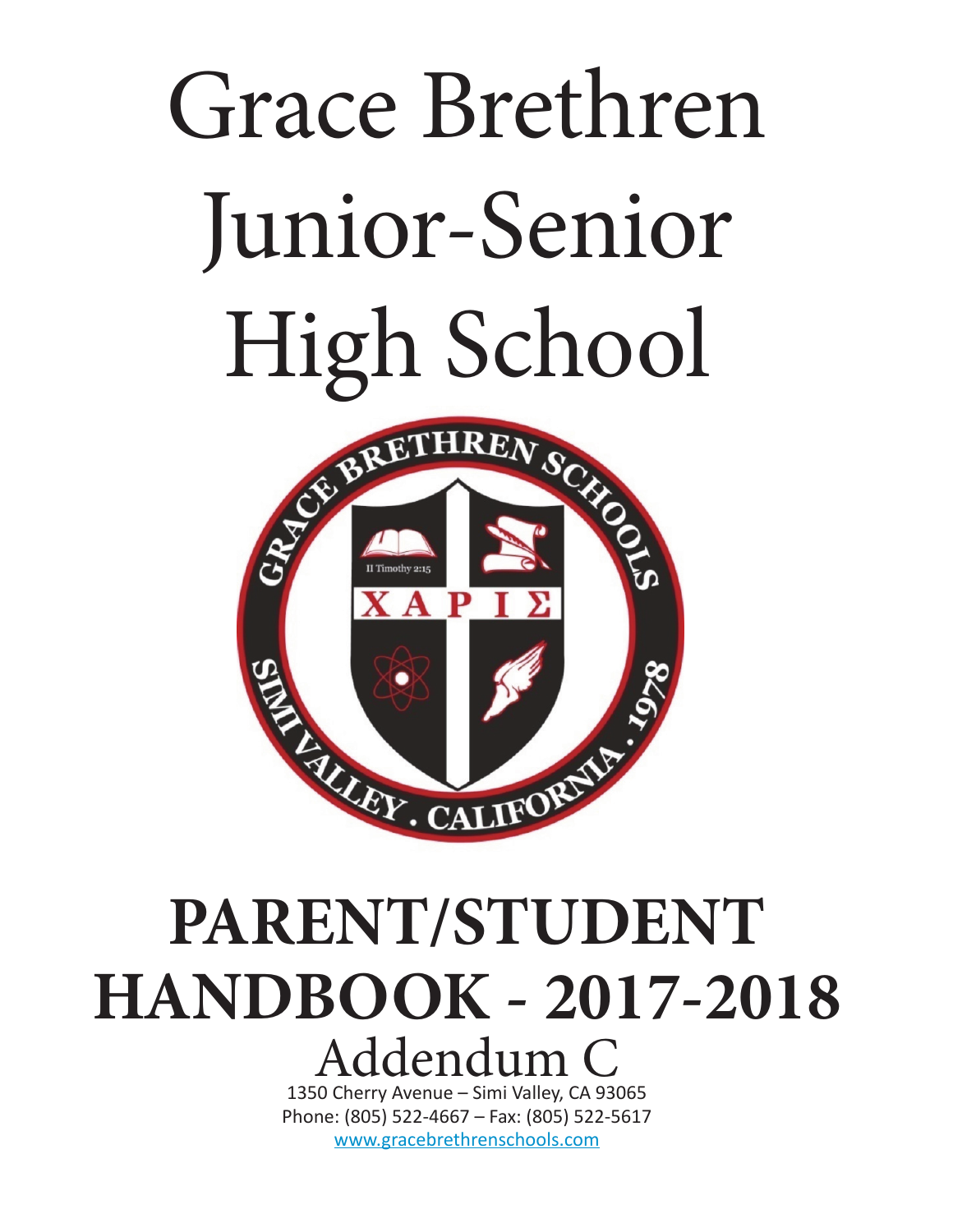

# *GRACE BRETHREN JR./SR. HIGH SCHOOL PARENT/STUDENT HANDBOOK ADDENDUM (C)*

# **A. Vision Statement**

To honor Jesus Christ by making disciples and teaching them to love God and people.

# **B. Mission Statement**

Grace Brethren Schools, in partnership with church and family, proclaim Christ in all we do. We will nurture the whole student in an academic environment through a Biblical worldview, providing an opportunity for each one to mature in Christ and to accurately handle the Word of truth in a secular world (*2 Tim 2:15*).

# **C. Statement of Philosophy**

Verses: 1 Corinthians 8:6, Colossians 1:16-17

The education process is dependent upon basic philosophy to provide the right viewpoint, basic truths, and principles for interpreting the facts encountered in life and the study of all subject matter. We believe that the concepts foundational to this truth are:

- 1. God is the Creator and Sustainer of all things and the source of all truth.
- 2. God maintains control over His entire universe.
- 3. True meanings and values can only be ascertained in the light of His person, purpose and work.
- 4. Since all truth extends from God and the person of Jesus Christ, all truth must be obtained from a Christcentered position.

We, at the Grace Brethren Schools, fully trusting the power of God, have set ourselves to the task of teaching children that in life we must seek a proper relationship with God. This teaching is concerned not only with the counsel of God as revealed in His Word but also in the counsels revealed in His world. We desire to teach that ALL truth is God's truth, and Jesus Christ is CENTRAL in all truth; again not simply in the Word, but in history, geography, music, arts, and the universe (*John 14:6*).

# **D. Educational Philosophy**

The process of Christian education includes the integration of scriptural truth in every academic discipline and in every activity of school life as a primary goal. More specifically, our program seeks to show God revealed in His Word and in creation and to guide the student into conformity with His revealed will. The ultimate objective is that God be glorified in the life of the student (*Romans 11:36*).

#### **1. The Spiritual and Moral Growth of the Students**

#### **In order to realize these foundational goals, the following educational objectives are emphasized:**

- a. Teaching the essential doctrines of the Christian faith
- b. Building a knowledge of God in students and helping them to develop a consistent Christian philosophy of life
- c. Developing an understanding of the Bible as the final authority in all matters of faith and practice
- d. Developing a Biblical sense of right and wrong and teaching students reverence toward God and all authority
- e. Presenting Christ as Savior and Lord who offers a personal, saving relationship by grace through faith

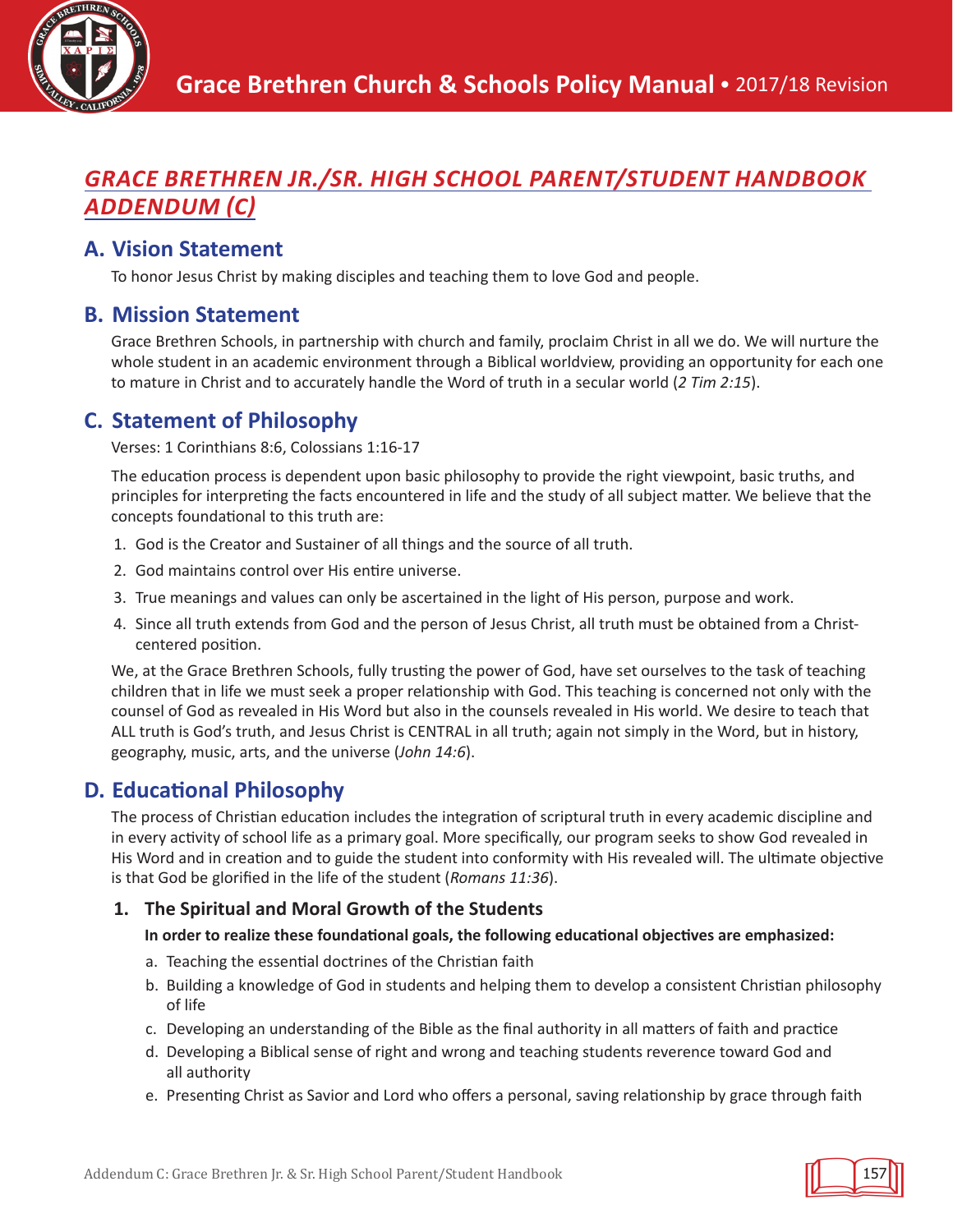

- f. Encouraging students to develop a desire to know and to do the will of God
- g. Teaching students consistent daily Christian living and service, equipping and encouraging them to witness for Christ

#### **2. The Academic Achievement of Students**

- a. Promoting academic excellence
- b. Helping students gain a thorough comprehension and command of the fundamental processes of communication
- c. Developing creative and critical thinking skills
- d. Teaching students how to research and use the scientific method in drawing appropriate conclusions
- e. Promoting the proper use of Biblical criteria for evaluation and application
- f. Imparting knowledge of the world and current affairs in all fields, including technology and science and relating them to God's revealed will for humankind
- g. Teaching and encouraging the formation of good study habits

#### **3. The Personal and Social Development of Students**

- a. Developing a Biblical understanding of God and self
- b. Fostering wholesome, personal relationships through the development of social skills based on the Christian concept of love
- c. Promoting good citizenship through developing an understanding and appreciation for our Christian heritage of freedom and human dignity as they are expressed in the American experience
- d. Teaching a realistic, Biblical view of life, work, and leisure and providing skills for future endeavors
- e. Developing the proper attitudes, understanding, and skills needed to establish God-honoring homes
- f. Promoting care of the body as the temple of God
- g. Imparting a Biblical attitude towards possessions and encouraging their wise use for the glory of God

#### **4. Collaboration With the Parents Or Guardians of Students**

- a. Cooperating with the parents or guardians in every phase of the student's development, especially as it relates to the school program
- b. Assisting families in making their homes God-centered
- c. Providing a resource for families to assist them in present and future decisions

# **E. Continuing School Improvement Plan (CSIP)**

Our **Continuing School Improvement Plan (CSIP)** represents a condensed version of our Statement of Philosophy and Educational Philosophy. In order assist in the implementation of our CSIP, we have adopted the acrostic "GBS". Each letter represents the future of Grace Brethren Schools students' success as they matriculate to the next level of learning and life.

#### **GROWING in the grace and knowledge of Jesus Christ.**

**BUILDING competence through academic excellence.**

**SERVING Christ through a lifetime of obedience.**

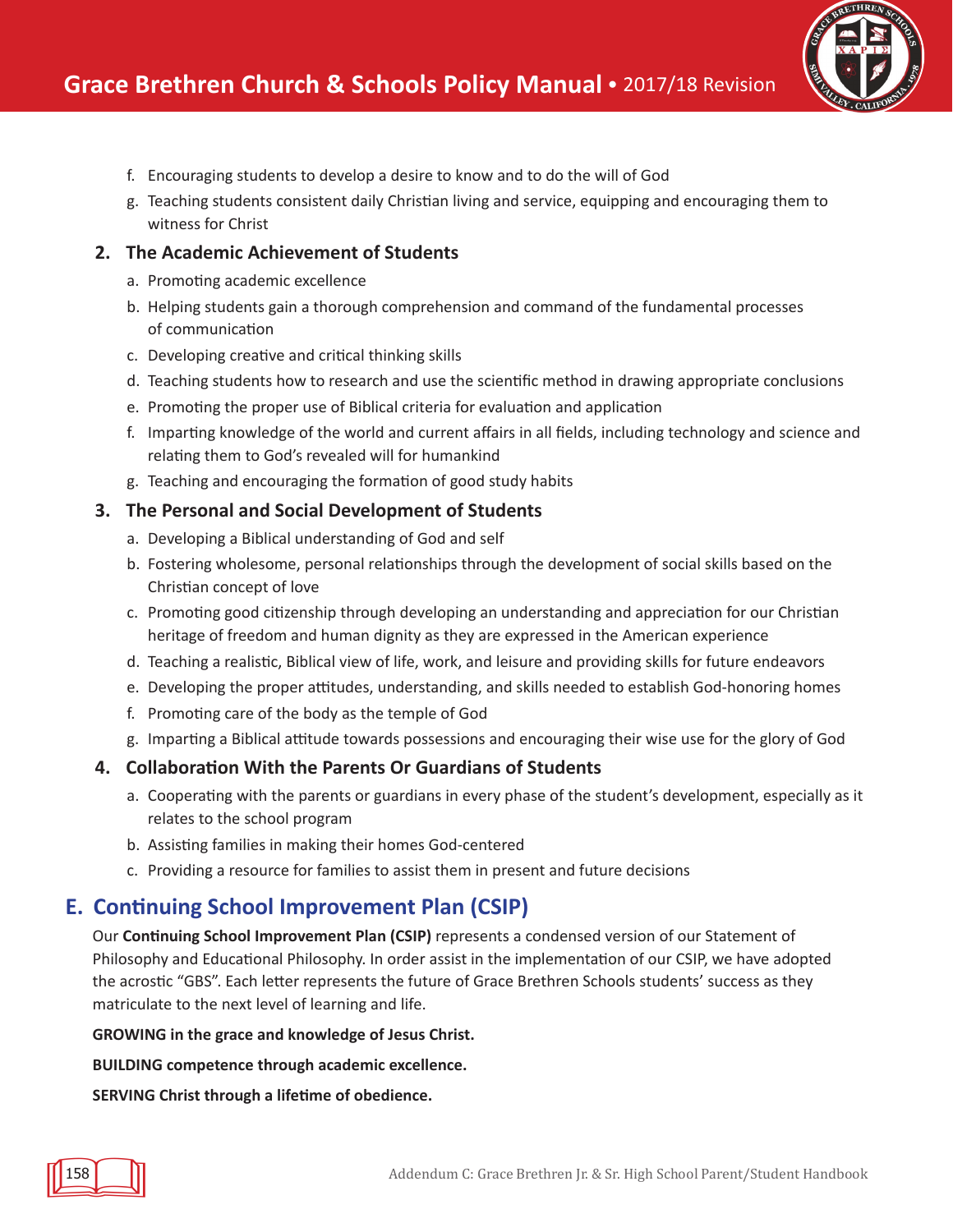

# **F. Statement of Faith**

#### **We Affirm and Believe in the Following:**

#### **BIBLE:**

The Word of God, the sixty-six Books of the Old and New Testaments, verbally inspired in all parts and wholly without error as originally given of God (*2 Timothy 3:16; 2 Peter 1:21*). The One True God: existing eternally as three persons – the Father, Son and Holy Spirit (*Luke 3:22; Matthew 28:19; 2 Corinthians 13:14*).

#### **LORD JESUS CHRIST:**

His preexistence and deity (*John 1:1-3*), incarnation by the virgin birth (*John 1:14; Matthew 1:18-23*), sinless life (*Hebrews 4:15*), substitutionary death (*2 Corinthians 5:21*), bodily resurrection (*Luke 24:36-43*), ascension into heaven and present ministry (*Hebrews 4:14-16*) and coming again (*Acts 1:11*).

#### **HOLY SPIRIT:**

His personality (*John 16:7-15*), deity (*Acts 5:3-4*) and His work in each believer, baptism and indwelling at the moment of regeneration (*1 Corinthians 12:13; Romans 8:9*) and filing (*Ephesians 5:18*) to empower for Christian life and service (*Ephesians 3:16; Acts 1:8; Galatians 5:22-23*).

#### **MAN:**

The direct image of God, created male and female as determined by God, unchangeable by human intervention (*Genesis1:26-28, 2:18-24*); his subsequent fall into sin resulted in spiritual death and the necessity of new birth for his salvation (*Genesis 3:1-24, Romans 5:12, John 3:3-5*).

#### **SALVATION:**

A complete and eternal salvation by God's grace alone, received as the gift of God through personal faith in the Lord Jesus Christ and His finished work (*Ephesians 2:8-9; Titus 3:5-7; 1 Peter 1:18-19*).

#### **CHURCH:**

One true Church, the body and bride of Christ (*Ephesians 1:22-23, 5:25-32*), composed of all true believers of the present age (*1 Corinthians 12:12-13*) and the organization of its members in local churches for worship, for edification of believers and for worldwide gospel witness, each local church being autonomous but cooperating in fellowship and work (*Ephesians 4:11-16*).

#### **CHRISTIAN LIFE:**

A life of righteousness, good works and separation unto God from the evil ways of the world (*Romans 12:1- 2*), manifested by speaking the truth (*James 5:12*), maintaining the sanctity of the home (*Ephesians 5:22-6:4*), settling differences between Christians in accordance with the Word of God (*1 Corinthians 6:1-8*), not engaging in carnal strife but showing a Christ-like attitude toward all men (*Romans 12:17-21*), exhibiting the fruit of the Spirit (*Galatians 5:22-23*) and maintaining a life of prayer (*Ephesians 6:18; Philippians 4:6*), including the privilege, when sick, of calling for the elders of the church to pray and to anoint with oil in the name of the Lord (*James 5:13-18*).

#### **SEXUAL PURITY:**

God's exclusive model for marriage is the uniting of one man and one woman in covenant commitment for a lifetime of godliness and fidelity; marriage provides the framework for intimate companionship, sexual expression according to Biblical standards, the means for procreation, and is God's foundation for the family; all other sexual thoughts and practices are sinful and outside of God's revealed will. (*Genesis 1:27,28, 2:18-25,* 

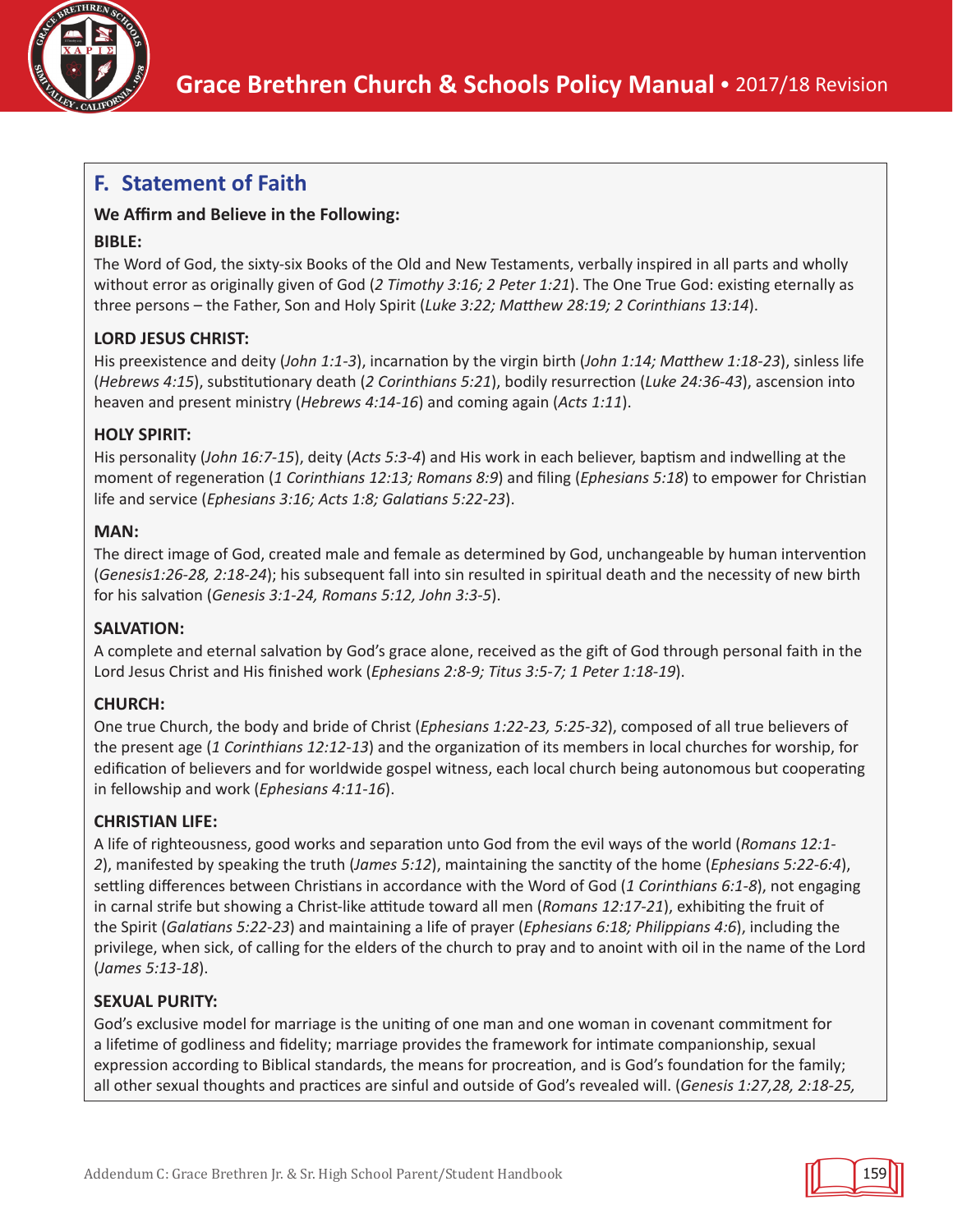

*Leviticus 18:22-24, Proverbs 5:15-23, Matthew 5:27,28, Romans 1:24-32, 1 Corinthians 5:9-13, 6:9-11, Ephesians 5:22-33*).

#### **ORDINANCES:**

The Christian should observe the ordinances of our Lord Jesus Christ which are: (**1**) baptism of believers by triune immersion (*Matthew 28:19*) and (**2**) the threefold communion service, consisting of the washing of the saints' feet (*John 13:1-17*), the Lord's Supper (*1 Corinthians 11:20-22, 33-34; Jude 12*) and the communion of the bread and the cup (*1 Corinthians 11:23-26*).

#### **SATAN:**

His existence and personality as the great adversary of God and His people (*Revelation 12:1-10*), his judgment (*John 12:31*) and final doom (*Revelation 20:10*).

#### **SECOND COMING:**

The personal, visible and imminent return of Christ to remove His Church from the earth (*1 Thessalonians 4:16- 17*) before the tribulation (*1 Thessalonians 1:10; Revelation 3:10*) and afterward to descend with the Church to establish His millennial kingdom upon the earth (*Revelation 19:11-20:6*).

#### **FUTURE LIFE:**

The conscious existence of the dead (*Philippians 1:21-23; Luke 16:19-31*), the resurrection of the body (*John 5:28-29*), the judgment and reward of believers (*Romans 14:10-12; 2 Corinthians 5:10*), the judgment and condemnation of unbelievers (*Revelation 20:11-15*), the eternal life of the saved (*John 3:16*) and the eternal punishment of the lost (*Matthew 25:46; Revelation 20:15*).

# **G. Admissions**

**Grace Brethren Schools, in partnership with church and family, proclaim Jesus Christ in all we do.** We will nurture the whole student in an academic environment through a Biblical worldview, providing an opportunity for each one to mature in Christ and to accurately handle the word of truth in a secular world.

#### **In order to do this, our school requires students to:**

- 1. Be receptive to instruction in and through a Christian worldview as well as desirous of learning more about a personal relationship with Jesus Christ.
- 2. Be submissive to the policies and procedures set forth by Grace Brethren Church and Schools.
- 3. Have parents/guardians who support the philosophy and educational process of Grace Brethren Schools, its administration, teachers, and staff.

Grace Brethren does not discriminate on the basis of race, color, national or ethnic origin.

# **H. Academic Information**

#### **1. Accreditation**

Grace Brethren is accredited by the **Western Association of Schools and Colleges (WASC)** and by the **Association of Christian Schools International (ACSI)**. It is also a member of the approved **Secondary Schools of the University of California.**

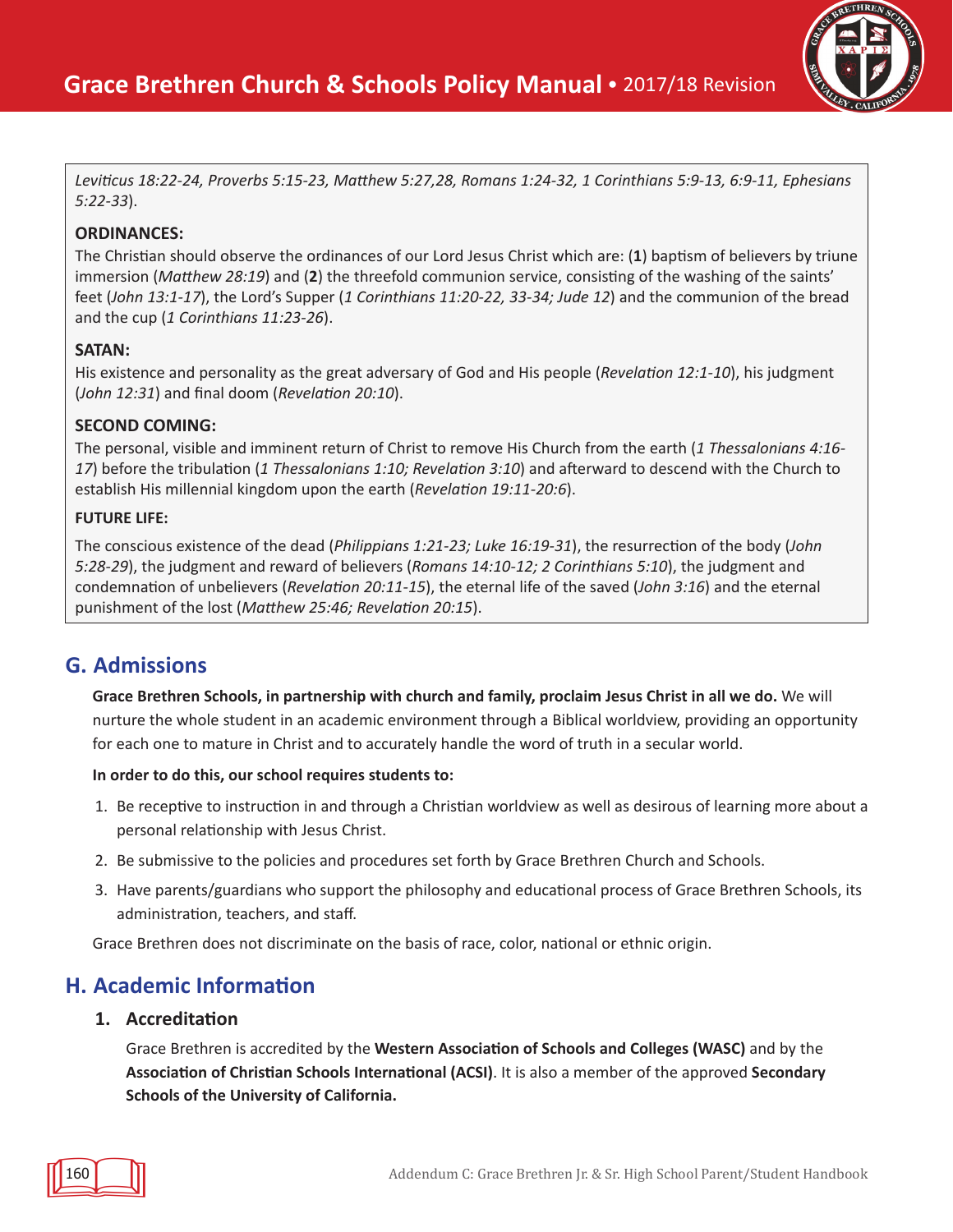

#### **2. College Counseling**

As a College Preparatory school, GBS encourages students to consider four-year colleges and/ or universities upon graduation from high school. Because of this, students and parents are highly encouraged to seek college counseling early on in their high school career. GBS employs a full-time College and Guidance Counselor. This individual ensures that students are well-informed of the myriad possibilities in higher education and are taking the appropriate courses over their four years in high school to achieve their desired goals.

#### **3. Online Student Support**

A. RenWeb is the Grace Brethren Schools tool for online communication with parents. It provides real time interaction with grades, homework, and lesson plans.

B. MyGrace is a parent student portal which allows families to find student handouts, forms, and other school documents.

C. Naviance is a tool which assists students in evaluating colleges and universities for the future.

#### **4. Grading Policy**

#### **A standard percentage scale is used school-wide:**

|                                   | 93% - 100% = A (4.00) EXCELLENT     |
|-----------------------------------|-------------------------------------|
| $90\% - 92\% = A - (4.00)$        |                                     |
| $87\% - 89\% = B + (3.00)$        |                                     |
|                                   | 83% - 86% = B (3.00) ABOVE AVERAGE  |
| $80\% - 82\% = B - (3.00)$        |                                     |
| $77\% - 79\% = C + (2.00)$        |                                     |
|                                   | 73% - 76% = C (2.00) AVERAGE        |
| $70\% - 72\% = C - (2.00)$        |                                     |
|                                   | 67% - 69% = D+ (1.00) BELOW AVERAGE |
| $63\% - 66\% = D(1.00)$           |                                     |
| $60\% - 62\% = D - (1.00)$        |                                     |
| 59% and BELOW = $F(0.00)$ FAILURE |                                     |

Grades earned in all high school Honors or Advanced Placement courses will receive an extra full grade point bump when calculated into the cumulative **Grade Point Average** (GPA). This point bump will apply, however, only to grades of C or better.

Grades of 'D' or 'F' made up at Grace Brethren are averaged into the cumulative GPA. For eligibility consideration, the full grade (not the average) will be considered when calculating the GPA.

#### **5. Final Examinations**

Comprehensive finals are given at the end of each semester. The final may be worth no less than 10% and no more than 20% of the student's overall grade. A special exam schedule for final examinations will be published near the end of each semester on RenWeb and in the front office. Seniors and 8<sup>th</sup> grade students take second semester finals early.

#### **ALL FINANCIAL OBLIGATIONS MUST BE CURRENT IN ORDER FOR STUDENTS TO TAKE FINAL EXAMS AT THE END OF EITHER SEMESTER.**

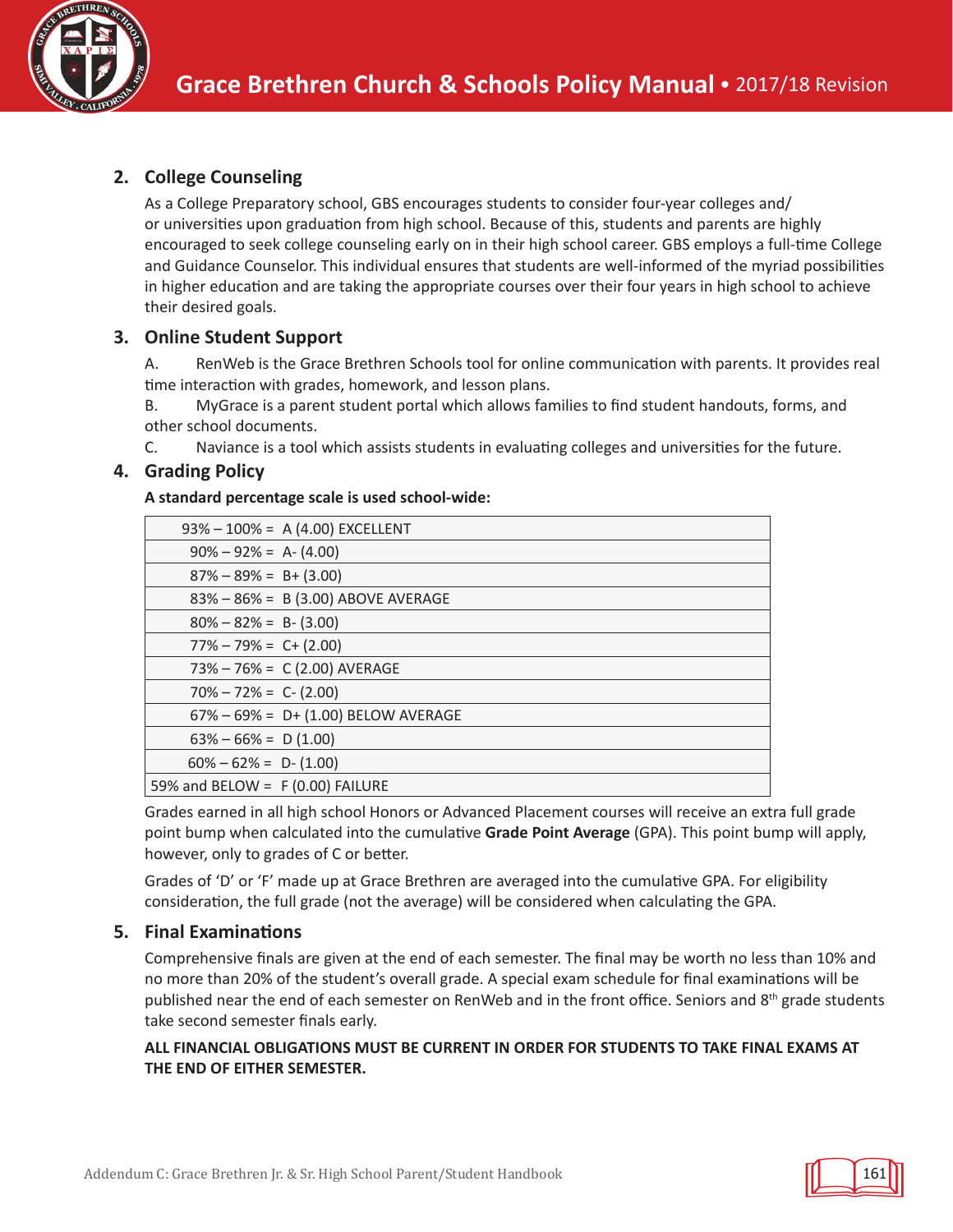

#### **6. Grading Periods**

Teachers are required to update their grade books every two weeks. An official progress report will be available on the parents' RenWeb account every five to seven weeks. The regular weekly progress reports serve as a marker of your child's academic progress at that time but will not be seen on the student's official transcripts. Permanent transcript grades are sent home at the end of each semester. The report card will not include a conduct grade but will include attendance information as well as comments from teachers. Eligibility for school athletics and other co-curricular activities is determined by each grading period. For more information on student eligibility see the Probation and Ineligibility section of this Parent/Student Handbook.

All courses which have been marked as 'incomplete' must be completed within four weeks of the end of the semester or a grade of 'F' will be entered.

#### **7. Class Standing**

#### **Class standing will be based on the total number of credits successfully achieved.**

- a. To be eligible for sophomore status and activities, a student must have completed 70 credits at the end of freshman year.
- b. To be eligible for junior status and activities, a student must have completed 140 credits at the end of sophomore year.
- c. To be eligible for senior status and activities, a student must have completed 210 credits at the end of junior year.

Students who are unable to matriculate to the next grade level due to poor grades and insufficient credits must make up all necessary coursework over the summer. If a student is unable to complete the credits necessary for matriculation, a meeting will be scheduled with the student, parents, Guidance Counselor, and the Principal to determine if the student will be eligible to return to GBS in the fall.

In order to advance in any Math or Foreign Language course, students must have earned at least a C- or better. If this is not the case, students will be required to repeat these courses in summer school.

If a student receives a D in Math or Foreign Language in the first semester, he/she may waive the summer school requirement by achieving an 80% or better by the end-of-the-year. This does not apply to first semester Fs.

#### **8. Course Selections**

Course selections will occur in the spring of each year for the following school year. It is important to note that every effort is made to accommodate a student's desired course selections. However, in some cases, students may not receive all the courses they choose.

#### **9. AP, Honors, and Advanced Level Courses**

AP, Honors, and other advanced level courses are intended to challenge a student beyond the already difficult level of College Preparation. Students who wish to challenge themselves in these courses must accept full responsibility for the rigorous educational demands.

Students are responsible for checking to ensure they meet the prerequisites for these courses prior to signing up. Students must meet the prerequisite standards in order to take advanced level courses.

#### **Prerequisite requirements are as follows:**

- a. A- or better in the previous non-Honors or AP class.
- b. B or better in the previous Honors or AP class.

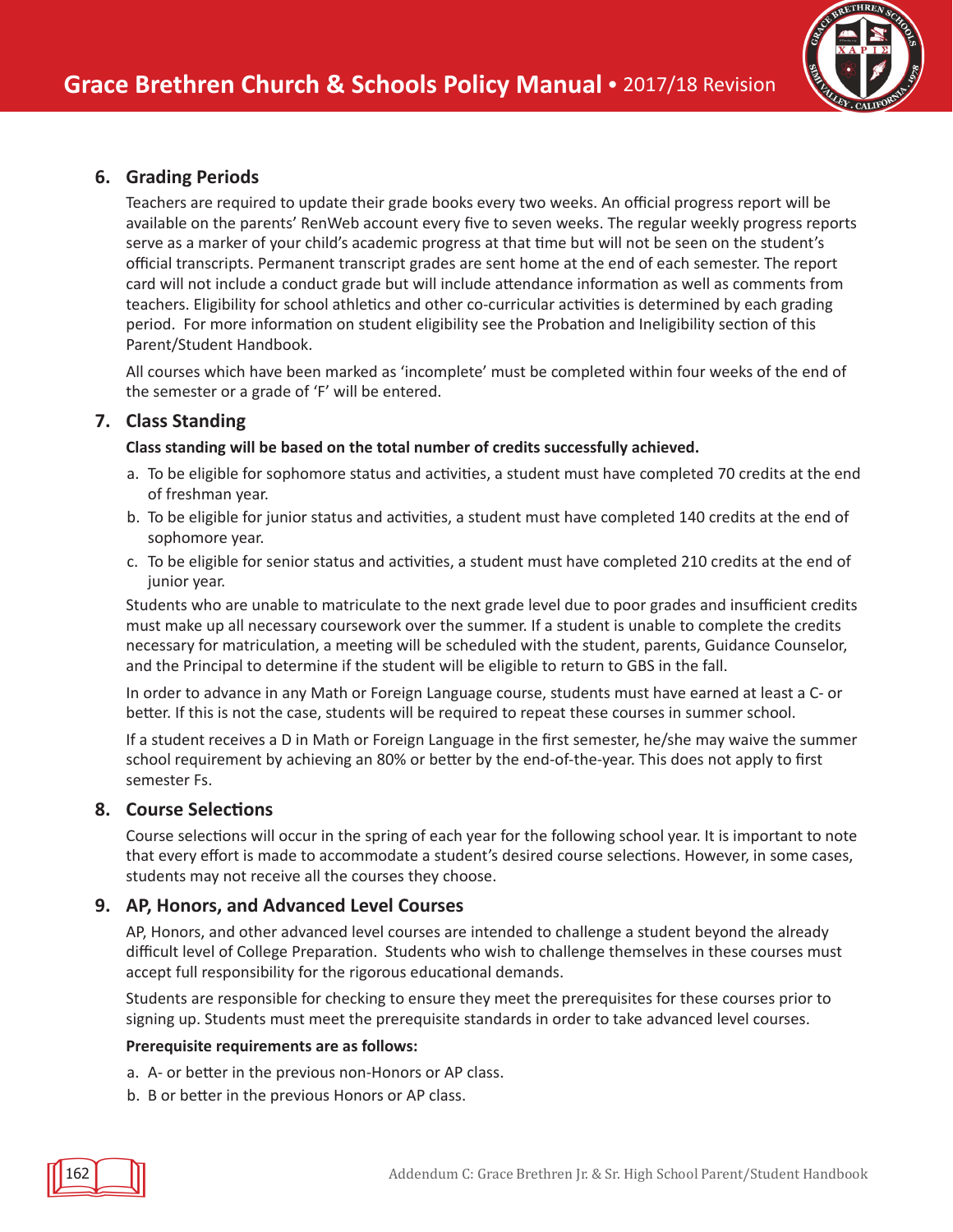

c. and/or a teacher recommendation.

Grades earned in all high school Honors or Advanced Placement courses will receive an extra full grade point bump when calculated into the cumulative GPA. This point bump will apply, however, only to grades of C or better.

**Advanced Placement** (AP) tests are taken in an attempt to receive college credit for work completed in high school. College credit will depend upon the score received on the tests as well as the requirements set forth by individual colleges. These tests are administered by GBHS. The dates and times are set by The College Board. An AP test may be taken without having taken the AP class. A fee is required for each test taken. All students enrolled in AP classes are required to take the AP examination. Students who do not wish to take the exam, may petition their teacher by February 1<sup>st</sup>. The Administration, with teacher input, will consider each petition individually. Students who take an AP course, but fail to take the AP examination (without pre-approval from the Administration), will incur a 10% reduction in their second semester grade.

**Dual Credit:** Some classes offered at Grace Brethren High School may be taken for dual credit at a college. Please see the College Counselor for more details.

#### **10 Class Withdrawal/Changes**

Students may drop/add courses during the FIRST week of each semester. Legitimate requests to drop or add courses during this period may be initiated at the request of the student, parent, teacher, or an administrator. Proper paperwork must be filled out and approved by the Guidance Counselor before a change is made. This paperwork can be found in the Student Services Center. Withdrawing after the first week of school, and before the end of the seventh week, will result in a 'W' on your child's permanent transcript. However, the 'W' notation will not affect the student's cumulative GPA. Withdrawal after the seventh week of the semester will result in a 'W/F' grade, which **will** affect the student's cumulative GPA. All class changes require a parent's signature and Guidance Counselor approval. All schedule changes are subject to appropriate prerequisites and schedule accommodations.

| <b>Class</b>                                                                                 | <b>GBHS Requirements</b> |
|----------------------------------------------------------------------------------------------|--------------------------|
| *Bible                                                                                       | Each semester enrolled   |
| English                                                                                      | 4 years                  |
| Math (Must successfully complete Algebra II)                                                 | 3 years                  |
| Science (1 year each of Conceptual Physics, Biology, and Chemistry)                          | 3 years                  |
| History                                                                                      | 4 years                  |
| Foreign Language (2 years of the same language)                                              | 2 years                  |
| Expository Composition-Taken Freshman Year                                                   | 1 semester               |
| Critical Thinking and Composition (1 semester in 11 <sup>th</sup> or 12 <sup>th</sup> grade) | 1 semester               |
| **PE (2 semesters) or Sports (2 seasons)                                                     | 2 semesters or 2 seasons |
| Visual Performing Arts (1 year, same course)                                                 | 1 year                   |
| Electives other than what is listed above                                                    | 8 semesters              |

#### **11. Senior High Graduation Requirements**

\*Bible is required for each semester of attendance at GBS. Required Bible credits are waived for any semester that the student does not attend GBS.

\*\*Successful participation in one interscholastic sport qualifies a student to fulfill one semester of graduation requirements for PE. A full year of cheerleading will receive fulfill both semesters of the graduation requirements.

Credits for PE are not repeatable.

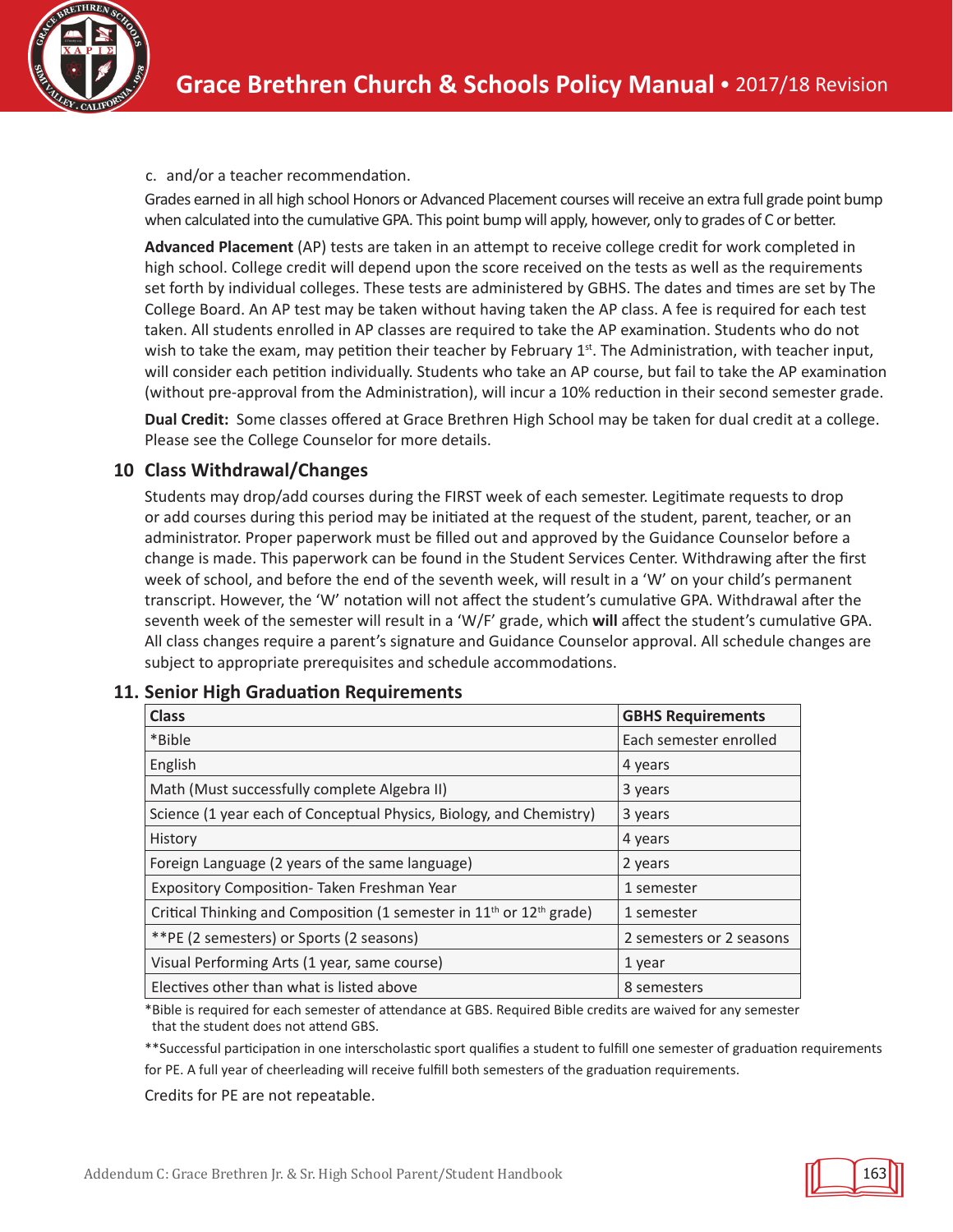## **Transcripts of transfer students will be evaluated and approved by Administration.**

Seniors MUST be enrolled in a minimum of six (6) courses each semester; however, a full course load of seven (7) classes is highly recommended. Students who do not have a 2.6 cumulative GPA or higher and a minimum of 210 units at the start of their senior year are not eligible for a free period.

#### **In order to participate in the Graduation Ceremony and/or receive a Grace Brethren high school diploma, seniors must meet the following requirements:**

- a. Complete all academic requirements and accumulate the 270 credits necessary for graduation.
- b. Have all financial obligations to the school paid in full.\*
- c. Have a satisfactory disciplinary record.
- d. Have a minimum GPA of a 2.0 with no more than three (3) semester F's in his/her 4-year high school career\*\*
	- \*Any petition for special arrangements regarding financial obligations must be made to the Executive Director's Office.
	- \*\*Any student failing to meet these academic or disciplinary requirements may petition the principal for inclusion in the graduation ceremony. Diplomas, however, will not be conferred until all academic requirements are met.

# **12. Junior High Promotion Requirements:**

#### **Class GBJH Requirements:**

| <b>Class</b>                           | <b>GBJH Requirements</b> |
|----------------------------------------|--------------------------|
| <b>Bible</b>                           | Each semester enrolled   |
| English                                | 2 years                  |
| Math                                   | 2 years                  |
| Science                                | 2 years                  |
| History                                | 2 years                  |
| <b>Academic Skills</b>                 | 1 year                   |
| PE (2 semesters) or Sports (2 seasons) | 2 semesters or 2 seasons |
| Electives                              | 8 semesters              |

# **13. Eighth Grade Promotion Requirements:**

In order to receive a promotion certificate,  $8<sup>th</sup>$  grade students must complete all academic requirements necessary for promotion (as outlined above) as well as the following:

- a. Have all financial obligations to the school paid-in-full.
- b. Have a minimum GPA of a 2.0 in all core classes.
- c. Have no more than 3 semester Fs in their 2 years of junior high.\*\*
- d. Have a satisfactory disciplinary record.
	- \*\*Any student receiving an average grade of F in any core subject for the semester must attend summer school before promotion to the  $9<sup>th</sup>$  grade. The student must be enrolled in the summer school program to meet this deficiency in order to participate in the promotion ceremony.

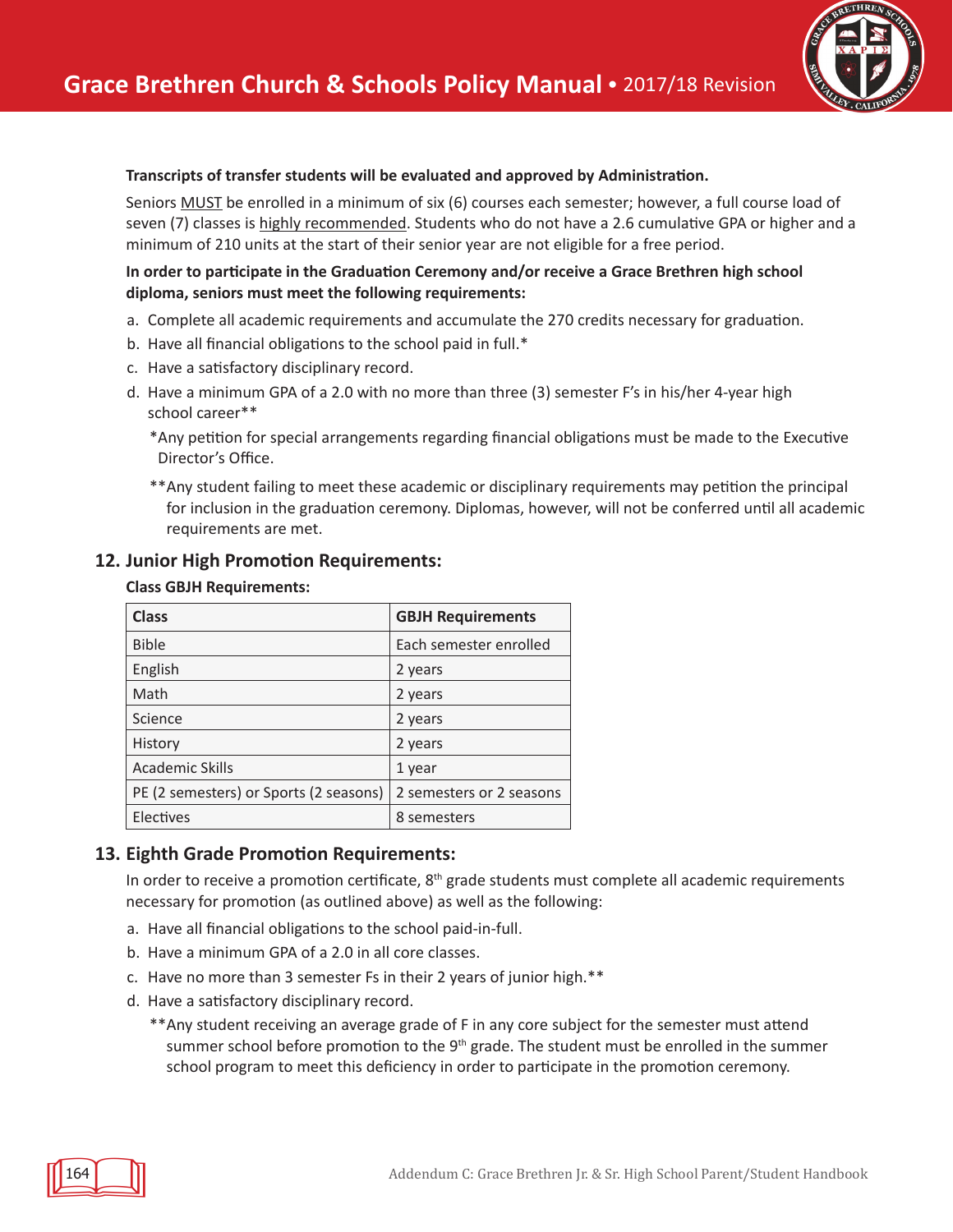

#### **14. Meeting Graduation/Promotion Requirements In Alternative Ways**

**Transfer Students:** Upon acceptance to Grace Brethren Junior-Senior High School, all approved credits and graduation/promotion requirements from previous educational institutions will be counted towards graduation. This includes appropriately documented coursework through a home school environment. Any coursework taken off campus must be approved by Administration and documented with a transcript.

Off-campus Physical Education credits will be considered based on adequate levels of the following conditions:

- A thorough description of the activity.
- An explanation of the rigor and physical requirements of the activity.
- The level and frequency of competition.
- The number of hours per week the student is engaged in this activity.
- The signature and contact information of a coach or official who can verify all of the above.

#### **a. For High School Students Only:**

**Visual Performing Arts:** All required coursework must be accomplished at Grace Brethren.

**Foreign Language:** Students may satisfy their two year foreign language requirement in an alternative setting. The alternative setting must be presented to and approved by the Principal prior to taking the class. In such cases, it will be incumbent upon the student to demonstrate the educational advantage to making such a decision.

**Critical Thinking:** This course is offered for credit at Grace Brethren Schools during the summer. It may be taken in an alternative setting. The alternative setting must be presented to and approved by the Principal prior to taking the class. In such cases, it will be incumbent upon the student to demonstrate the educational advantage to making such a decision.

#### **b. Other Policies:**

- i. Students are prohibited from taking an off campus course in lieu of maintaining full time status. Students must be enrolled in seven (7) courses in the 7<sup>th</sup> through 11<sup>th</sup> grades and in at least six (6) courses in the 12<sup>th</sup> grade.
- ii. Students may not take an off campus course for credit in lieu of having a  $7<sup>th</sup>$  class on campus.
- iii. The total number of credits that may be taken off campus may not exceed 45 credits throughout the four years of high school.
- iv. Math may be taken off campus for advancement purposes.

#### **15. Probation and Ineligibility**

Students are required to have a 2.0 or above cumulative GPA to graduate from GBS. If a student's semester GPA falls below 2.0 at the end of any grading period, the student will be placed on Academic Probation for the following grading period.

Additionally, any student who has an F on their report card could also be placed on Academic Probation, regardless of his/her GPA, at the discretion of the Principal. While on Academic Probation, students may continue to participate in athletic and co-curricular school activities.

Should the student have below a 2.0 GPA at the next grading period, he/she will become academically ineligible. Ineligible students may not participate in either athletic events (including practices in season)

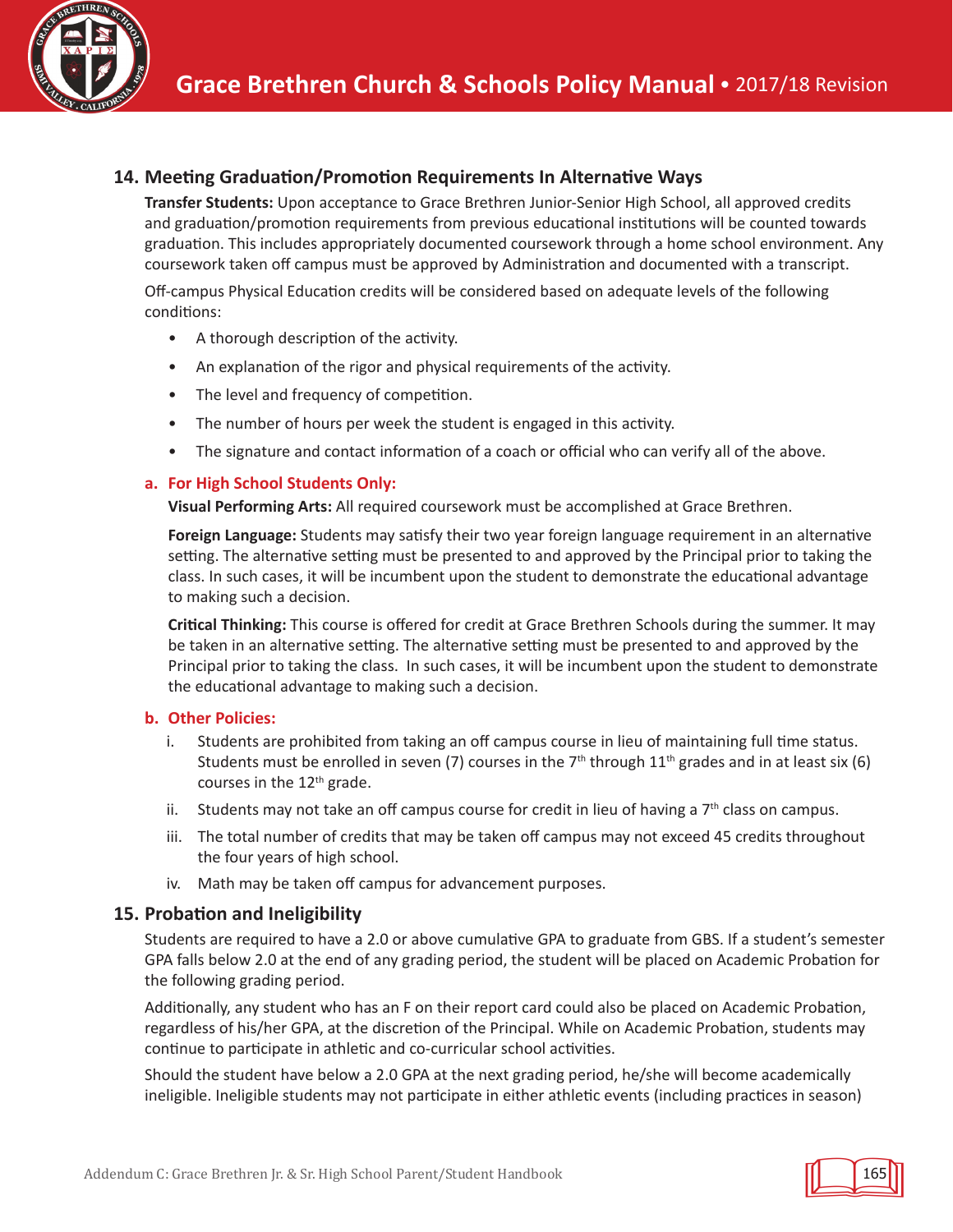

or co-curricular activities (such as drama, music, leadership, clubs or field trips). Students will remain academically ineligible until their GPA is brought to a 2.0 or above at the next grading period. Parents will receive formal, written notice of all such academic standings.

All probationary and ineligibility guidelines meet or exceed those as put forth by the California Interschoolastic Federation (CIF).

Should a student become ineligible in the last grading period of the year, summer school at GBS may be used as a grading period to rescind this ineligibility. Should GBS not offer the required course over the summer, outside coursework will be considered.

#### **16. Honor Roll and Awards**

Inclusion on the Honor Roll is based on the student's weighted grade point average (GPA) for the semester just completed.

| Laureate              | 4.00 Average w/all A's at 90% or above |
|-----------------------|----------------------------------------|
| <b>Highest Honors</b> | 4.00 Average and above                 |
| <b>High Honors</b>    | $3.67 - 3.99$ Average                  |
| <b>Honors</b>         | $3.00 - 3.66$ Average                  |

Students with a D or F in any subjects for the semester are excluded from the Honor Roll.

Honor Roll recipients are honored twice per year at an awards chapel. Parents are welcome to attend these events and will be notified of their occurrences.

Honor graduates are students who earn the requisite cumulative GPA over the course all four (4) semesters of junior high or all eight (8) semesters of high school.

Awards are also given to fulltime students in each grade level based upon academic excellence earned each year in specific disciplines and are conferred in English, Mathematics, Foreign Language, Social Science, Science, Bible, and the Arts. A Most Outstanding Student for each grade level will also be awarded.

#### **In addition to these yearly academic awards, the following are the list of special awards presented to promoting eighth graders:**

- a. **The Hope of America Award:** The Hope of America award, presented by the Kiwanis Club, is one that recognizes and encourages graduating elementary and middle school students who possess outstanding leadership ability, ethical, and moral character, achievement in academic studies, and show promise of future success and service to the community.
- b. **The David Award:** This award is conferred upon both a male and female student who exemplify excellence in the four (4) areas of academics, athletics, leadership, and spiritual maturity.
- c. **The Selah Award**: This award is conferred upon both a male and female student who exemplify excellence in the four areas of academics, arts, leadership, and spiritual maturity

#### Each year, a special senior awards ceremony will be held. At this event, the following senior awards may **be conferred:**

a. **Valedictorian:** Principal's Advisory Committee, in consultation with the senior class, and the faculty, bestows this honor to a senior with a high GPA who has displayed outstanding leadership and involvement in activities/sports. The Valedictorian is chosen from amongst the top ten (10) highest GPA students in their senior class.

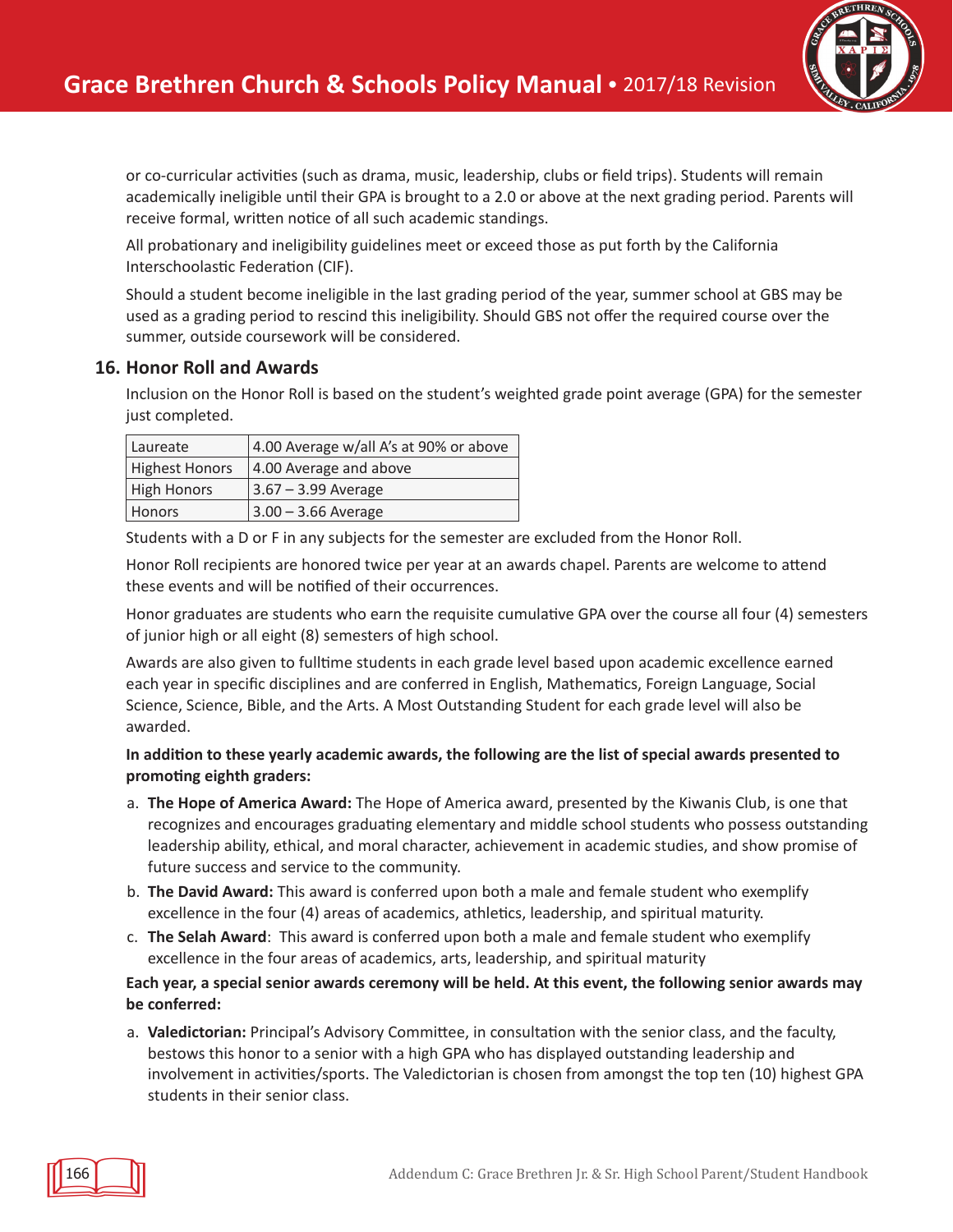

- b. **Salutatorian:** Principal's Advisory Committee, in consultation with the senior class, and the faculty, bestows this honor to a senior who can best present the history of the class. The Salutatorian is chosen from amongst the top ten (10) highest GPA students in their senior class.
- c. **The Daniel Award:** This award is conferred upon both a male and female senior who exemplify excellence in the four (4) areas of academics, athletics, leadership, and spiritual maturity.
- d. **The Jubilant Award:** This award is conferred upon both a male and female student who exemplify excellence in the four areas of academics, arts, leadership, and spiritual maturity
- e. **The Lancer Citizenship Award:** This award recognizes a student who is an example of a future model citizen through their spiritual development, social and academic growth, and involvement on campus. The Citizenship Award recognizes a student who best exemplifies these qualities.
- f. **The Lancer Service Award:** This award is presented to the senior who has stood out over their high school years as an individual who reaches out in service to others, thereby exemplifying Christ-like love for God's creation.
- g. **The Lancer Leadership Award:** This award recognizes seniors who lead their fellow students selflessly for the encouragement of others and the edifying of the school.
- h. **The Spiritual Leadership Award:** This award recognizes a student with a high level of academic and spiritual enthusiasm who also shares this enthusiasm with classmates. The recognized students demonstrate a desire for Christlikeness which they share with classmates and staff alike.
- i. **The International Student Award:** This award recognizes and international student who demonstrates quality in all aspects of life at Grace Brethren. This student shows excellence in academics, in activities, and in interactions during their time as a Lancer.
- j. **Laureate Graduate:** This graduation status is awarded to students who earned a 90% or above in every class throughout their very rigorous four-year program at Grace Brethren
- k. **Grace Brethren Excellence Awards:** Grace Brethren faculty and administration gives this award to the top 10% of students from each class in five (5) separate categories: Academics, Leadership, Christian Service, Arts, and Athletics.

#### **17. Student Records**

#### **Student school records are kept in the school office. According to the California State Department of Education:**

"Parents of currently enrolled, or former students have an absolute right to access any and all student records related to their children, which are maintained by school districts or private schools. The editing or withholding of any such records, except as [specifically] provided for [by law],… is prohibited." (Section 49069)

Parents who wish to view their child's school records must make an appointment with a school administrator.

It is the policy of Grace Brethren Schools that student discipline records never be issued to any individual other than the parent or guardian.

Official transcript requests need to be made in writing to the registrar. Grace Brethren graduating seniors who are applying for colleges and/or universities will receive official transcripts for every school to which they apply. Please allow 48 hours, during the school week, to fulfill requests.

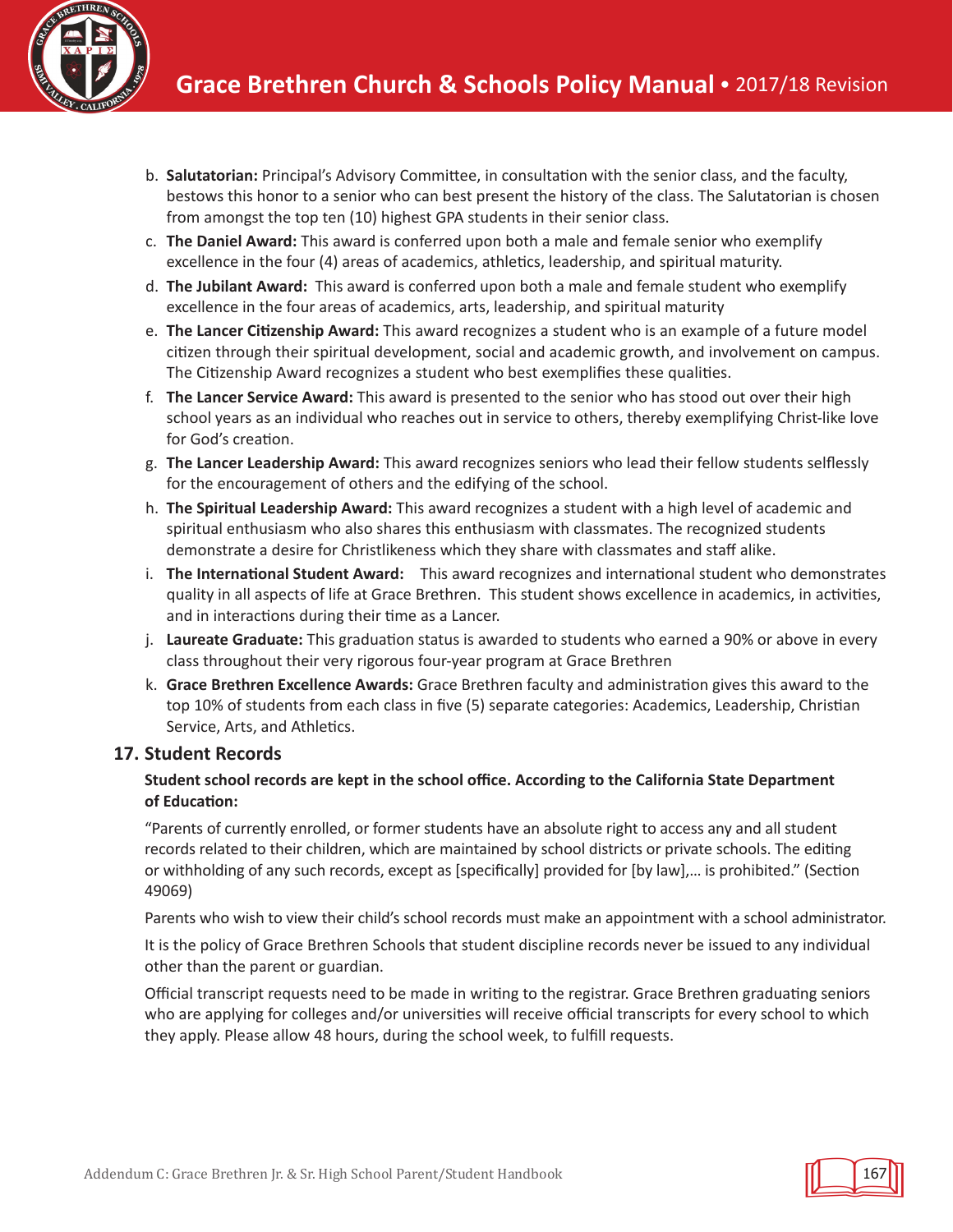

#### **18. Testing**

**Achievement Tests:** The TerraNova standardized tests are given annually to help identify the student's level of achievement.

**PSAT/NMSQT:** The **Preliminary Scholastic Aptitude Test/National Merit Scholarship Qualifying Test** is given annually by the school each October.

The PSAT acquaints students with the SAT but does not substitute for it. **Sophomores and Juniors are required to take this test.** Freshmen may also elect to take this test. The results provide students with information on their potential performance on college entrance exams. This is the only qualifying test for the National Merit Scholarship program which offers recognition and scholarships for high achievement.

The PLAN test acquaints students with the ACT but does not substitute for it. Sophomores are required to take this test. The results provide students with information regarding their potential performance on the ACT college entrance exams.

**SAT and ACT Tests:** The SAT and ACT tests are national aptitude tests which are required by most four-year colleges for entrance. Registration forms and information are available in the Student Services Office. These tests are administered on various Saturdays during the year at a variety of test sites. It is recommended that these tests be taken in the fall and spring of the junior year and in the fall of the senior year.

**Please note that some colleges and universities require the SAT II Test. Please consult your school of choice for directives.**

# **I. Attendance Policies**

#### **1. Absences**

Every day at GBHS is important for students. Families should make every effort to schedule appointments, family vacations, and other absences around the academic calendar.

Parents of an absent student should communicate (via telephone, e-mail, etc.) the reason for the absence to front office by 8:30 a.m. All non-driving students must be signed in and out at the front office by a parent during school hours.

If a student misses more than 30 minutes from one period, he/she will be considered absent.

An absence must be cleared with a note within **three (3) days** of a student's return to school. Failure to do so will result in the recording of the absence as a truancy. The student is responsible for obtaining the missed work from their teacher(s).

Students with excessive absences will meet with school administration according to the following schedule:

1-5 absences: Student and parent monitor the student's attendance.

6 absences: Student/Parent conference with the Dean of students to discuss attendance. The student is placed on a contract to help improve attendance.

Students who are absent ten (10) times in a semester will make themselves eligible for forfeiture of credit. Forfeiture of credit will be denoted on the transcript as a withdraw/fail.

**Truant Absences:** Truancy is being absent from school, all or part of a day, without parental or administrative permission. Truancy is serious and may result in up to three (3) days of suspension on the first occasion.

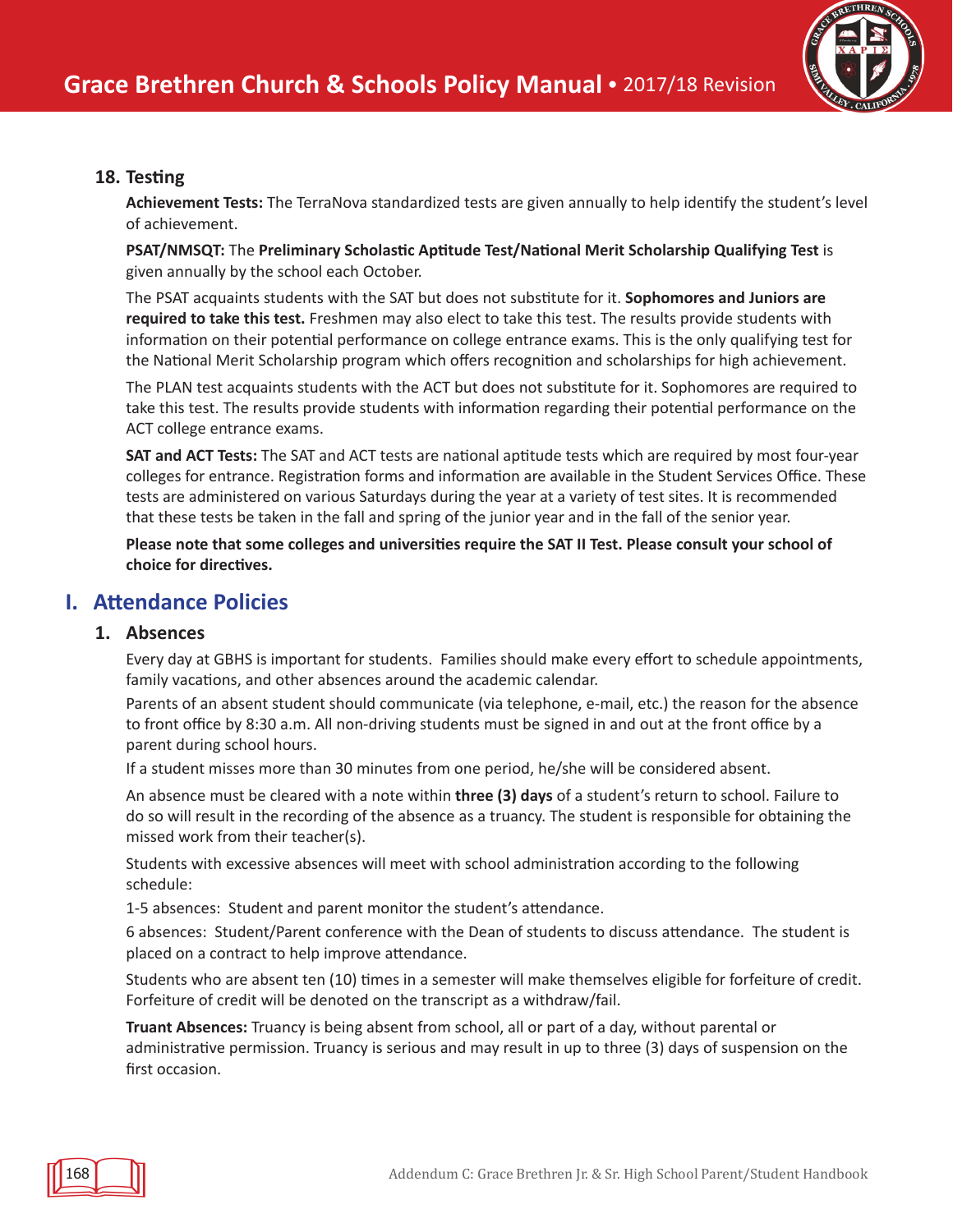

**Make-Up Work:** Students are required to determine what work and/or tests were missed by contacting their teachers; and to initiate arrangements with those teachers for making up the work and/or tests. A lower grade or zero may be given for work not turned in on time.

#### **Late work for any class may not be accepted after final semester grades are posted.**

#### **2. Closed Campus Regulations**

GBS maintains a closed campus. In order to ensure campus safety and security, students and visitors must comply with the following requirements:

**Student Passes:** To leave the classroom during class time for any reason, the student needs permission from the teacher and a written pass from the teacher.

**Visitor Passes:** Any visitor (student, alumni, parent, youth pastor, etc.) must obtain and display a visitor's pass issued by the front office. Visitors must report to the front office immediately upon entering the school grounds. All student visitors must abide by GBS dress and conduct standards. Any former student who has withdrawn or been expelled from school needs administrative approval 24 hours in advance of their visit to campus.

**Senior Privileges:** A free period is a privilege extended to SENIORS ONLY and may be revoked at any time. Seniors must have a minimum cumulative GPA of a 2.6 and be current on all graduation requirements at the end of their junior year in order to have a free period at any point in their senior year. Seniors who drop below a 2.6 or do not meet graduation requirements after the first semester of their senior year will not be eligible for a free period.

Any senior who has first or last period free may come late or leave early. Seniors are not authorized to leave campus for lunch unless their free period is immediately before or after their free block. Chapel attendance is required regardless of where your Free Block falls.

Eligible seniors must complete a "FREE PERIOD" request form BEFORE participation each semester. Seniors must sign in and out at the Front Office when leaving campus. A senior will receive one warning if he/she leaves the campus without signing out during his/her free period. After a second occurrence, he/she will receive an in-house suspension and his/her open-campus privileges will be revoked. Chapel attendance is required even if it is immediately proceeded or followed by a free period.

#### **3. Tardy Policy**

Students have a responsibility to the class and to themselves to be on time. Being on time instills an important life lesson and is therefore taken very seriously. The following policies regarding tardiness are strictly enforced.

Students who are late to school in the morning must report to the front office to obtain a late slip. During the course of the day, students are expected to be in their seats by the start of class – not just entering the room. Students who are 30 or more minutes late to a class will be considered absent rather than tardy. All tardies between classes are unexcused unless a note from a teacher or the school office is presented.

#### **Examples of excused first period tardies are as follows:**

- a. Sickness with parental verification by note or telephone call.
- b. Medical appointment with verification by note from the doctor or parent.
- c. Auto accidents, direct or indirect involvement (subject to verification).
- d. Unavoidable breakdowns (flat tire, dead battery, etc.). (**Note:** Running out of gas is not an unavoidable breakdown).

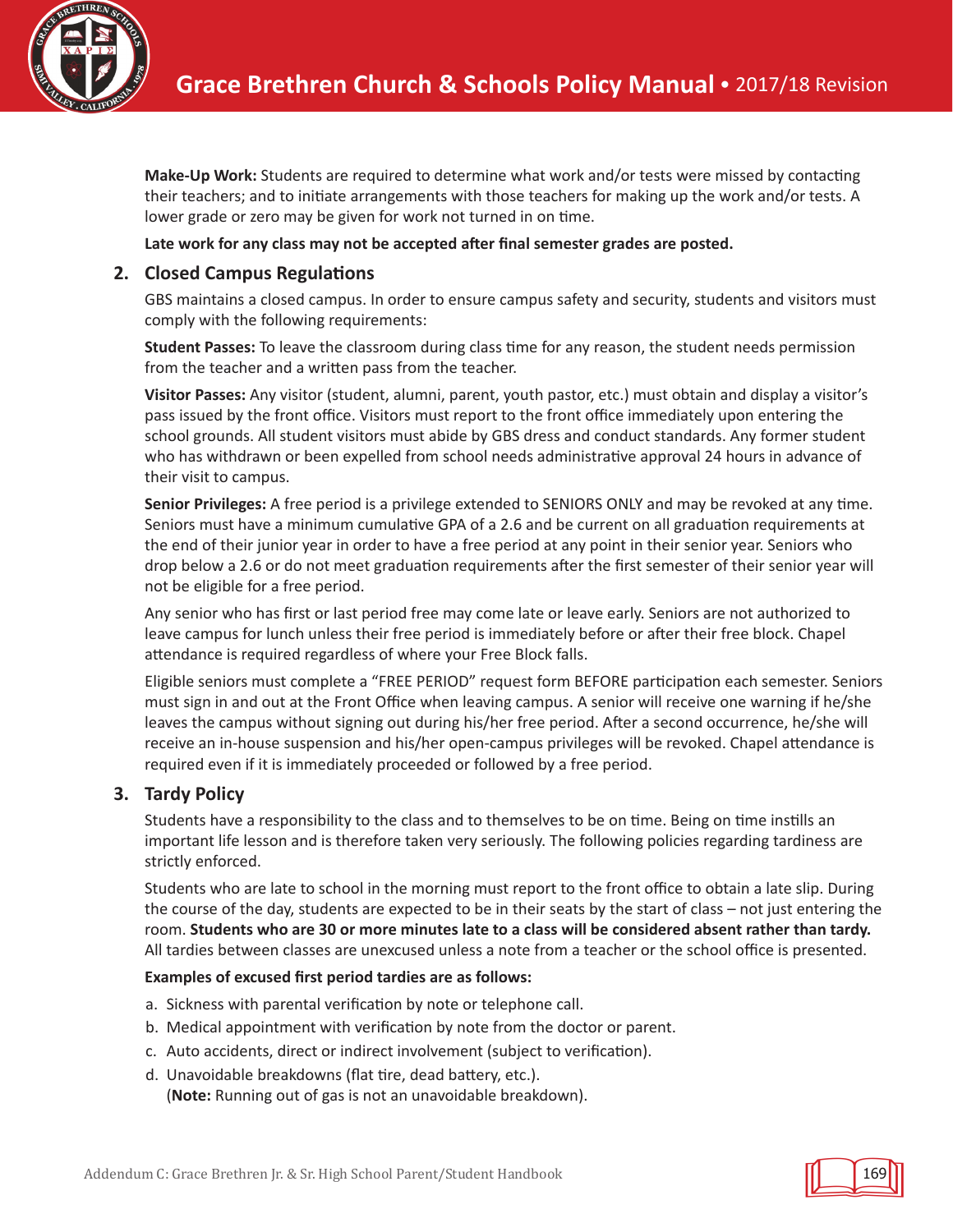

- e. Unique, unavoidable circumstances, as confirmed by the Administration.
- f. Bus delays or breakdowns.

The Administration will be responsible to determine whether an absence or tardy is excused or unexcused. The school office will notify parents by letter of excessive tardies. All tardies will be recorded by administration. Tardies will be accumulated per semester.

After receiving four (4) unexcused tardies, the student will serve a 60-minute detention after school.

After receiving eight (8) unexcused tardies, the student will serve a 2-hour Saturday School. Students will be charged a \$20 fee for this detention and will be directed to the Vice Principal for appropriate further discipline.

After receiving twelve (12) unexcused tardies, the student will serve a 4-hour Saturday School. Students will be charged a \$40 for this detention. The student will also be referred to administration for further discipline which may include the loss of school privileges and/or suspension.

# **J. Code of Conduct**

#### **1. Philosophy of Discipline**

Students are expected to be respectful, cooperative, courteous, orderly, and respond properly to correction (*Hebrews 13:17*). Restorative discipline at Grace Brethren Schools includes biblical counseling as well as other corrective measures. Disobedience is ultimately an issue of the heart (*Luke 6:45*). GBS will deal with disobedience from this Biblical perspective. Grace Brethren Schools does not release discipline records. Students, regardless of age, are considered by Grace Brethren to be under the authority of their parents as well as the school.

GBS students are expected to adhere to all policies regarding behavior both on and off campus including weekends, holidays, and summer break. The administration may uphold all disciplinary procedures for innapproprite behavior during these periods.

#### **2. Disciplinary Procedure**

All employed adults (teachers/instructors) on campus may refer a student to the administration for disciplinary measures. While in the classroom, students must be directly accountable to the instructor for their behavior and must abide by all classroom rules and regulations set forth by each instructor. Instructors are responsible for keeping discipline in their own room and may, as a consequence, conduct their own after school detentions.

The Dean of Students will be the first point of contact for all discipline events on campus. Serious misconduct is referred to the Vice Principal who will take further appropriate action. In cases of possible expulsion offenses, the student will be immediately suspended. The student and his/her parents will then have an opportunity to meet with school administration to determine whether or not the student should be allowed to return to school. All final decisions regarding expulsion will be referred by the Principal to the School Council and Executive Director of GBS. In certain cases, a student may be asked to leave the school for disciplinary measures.

In such instances, the parents must withdraw their child in written form. If a student who leaves for disciplinary reasons desires to return, they will do so on a Disciplinary Probation. The terms of this probation may vary depending upon the infraction of the student.

#### **Offenses which may result in expulsion include:**

a. Physical and/or verbal abuse towards another person.

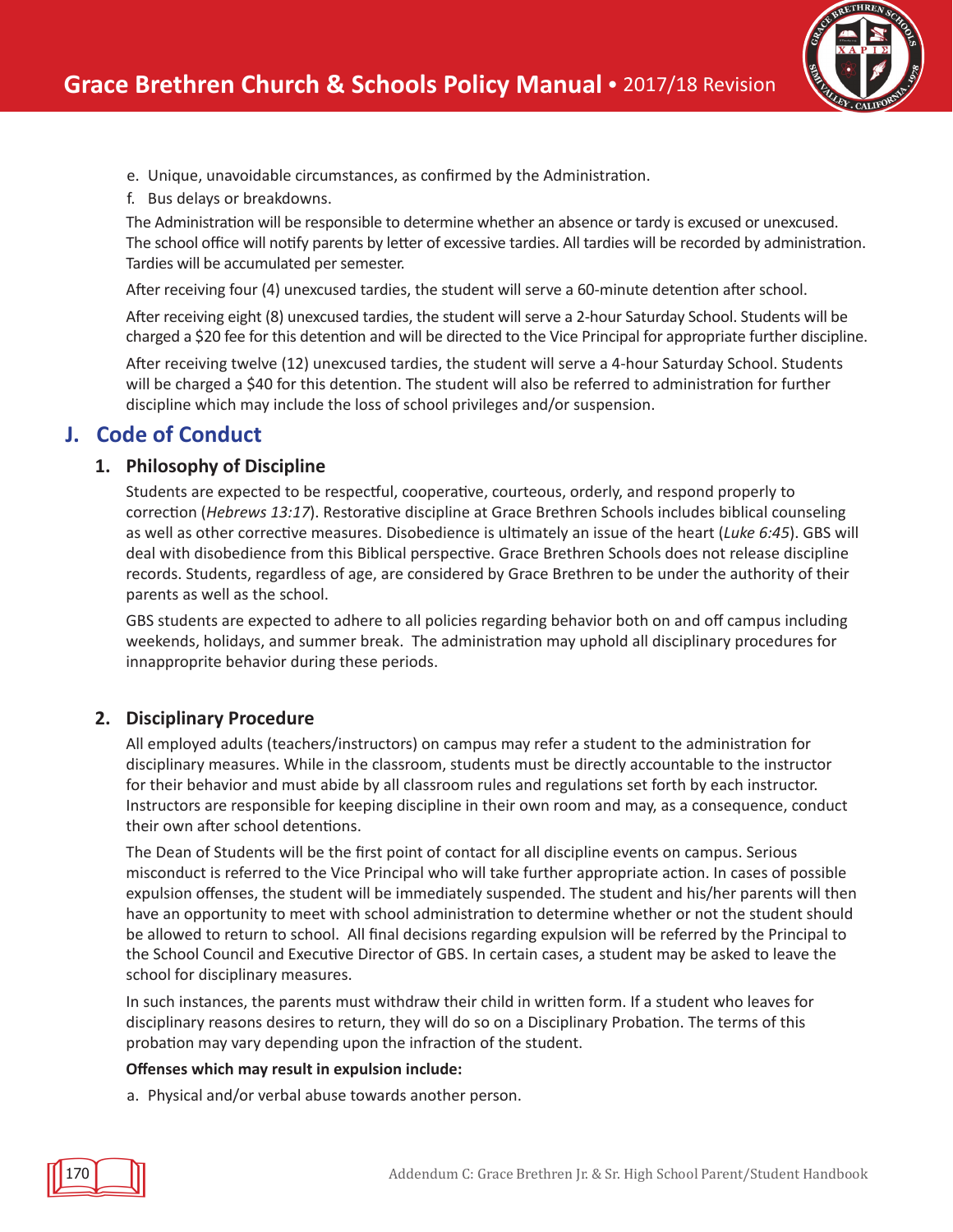

- b. Destruction of school property.
- c. Smoking.
- d. Drug or alcohol use.
- e. Stealing/cheating.
- f. Disrespect to a teacher or other adult
- g. Lying.
- h. Sexual immorality.
- i. Profanity.
- j. Truancy.
- k. Harassment.
- l. Bringing weapons, controlled substances, or contraband on campus.
- m. Willful disobedience.
- n. A rebellious attitude.
- o. Recruiting or promoting beliefs contrary to biblical Christianity
- p. Being openly hostile towards Christ and the Gospel

#### **3. Intimacy On Campus or at School Activities**

Public displays of affection are inappropriate and prohibited. This includes holding hands, hugging, kissing, and inappropriate caressing. Infringements in this area will be referred to the Dean's office.

#### **4. Bullying and Harassment**

Grace Brethren Church and Schools maintains a stringent harassment policy for all students and employees. Any form of bullying or harassment (sexual, verbal, written, including cyber harassment, or physical) is absolutely prohibited.

Any incident of possible bullying or harassment should be brought immediately to the attention of an administrator who will thoroughly investigate the matter. Disciplinary action up to and including dismissal from school will be taken against any student who is found to have engaged in harassment, either personally or electronically.

#### **Harassment includes (but is not limited to):**

- a. Verbal conduct: making or using derogatory comments, epithets, slurs, or jokes.
- b. Degrading words used to describe an individual, suggestive, obscene, or threatening letters, notes, electronic communications, or invitations.
- c. Physical conduct: touching, assault, impeding, or blocking movement.
- d. Unwanted sexual advances.
- e. Making or threatening reprisals after a negative response to sexual advances.
- f. Visual conduct: leering, making sexual gestures, displaying of sexually suggestive objects, or pictures, cartoons, or posters.
- g. Verbal abuse of a sexual nature, sexually graphic verbal commentaries about an individual's body.

#### **5. Academic Integrity**

#### **In the administration of any coursework the following standards will be maintained.**

Students will receive a failing grade if they:

a. Revealing answers to other students.

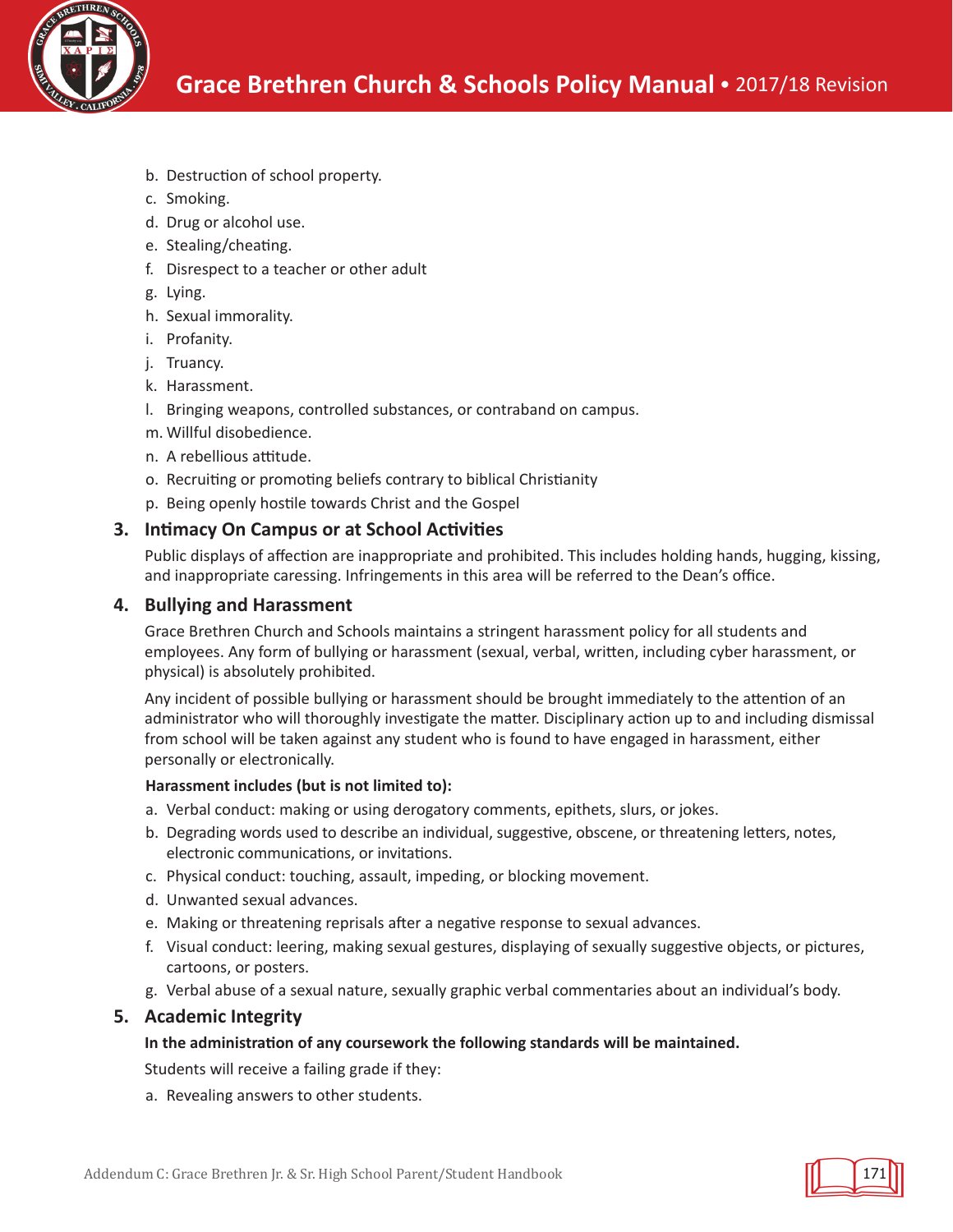

- b. Turning around in their seats.
- c. Passing notes.
- d. Possessing notes under, around or on their desk\*.
- e. Making hand or mouth communications.
- f. Copying homework, reports, projects, cyber-cheating.
- g. Using any electronic device to convey information to others.

\*Teachers may make exceptions for open book or open note tests.

Students who cheat on any assignment will be referred to the Dean's office for disciplinary action. Confirmed cheating offenses during course work will result in a grade of 0 on the assignment as well as other disciplinary action. A second offense will result in additional disciplinary action. A third offense of cheating may result in a recommended withdrawal from Grace Brethren.

**Plagiarism:** Plagiarism is stealing the thoughts and/or ideas of another person and passing them off as your own. Alexander Lindey calls it "taking the product of another person's mind" (Plagiarism and Originality). The emphasis here lies in the word "product." A product is something that has been created through the course of time and energy.

The **Modern Language Association** (MLA) Handbook (5th ed. 30) stipulates three major forms of plagiarism:

- "Failure to give appropriate acknowledgement when repeating another's wording or particularly apt phrase."
- "Paraphrasing another's argument and presenting it as your own."
- "Presenting another's line of thinking and presenting it as your own."

Note that in each of these instances statements such as *apt phrase*, *argument*, and *line of thinking* all imply a great deal of effort on the part of the writer—his/her final product. Students at Grace should use common sense when determining what it is we should cite. For example, it is unnecessary to cite familiar proverbs ("Ignorance is bliss"), well-known quotations ("I have a dream…"), and common knowledge ("Hawaii is the 50<sup>th</sup> state"). However, the best rule of thumb is: When in doubt–CITE! Failure to utilize proper citations is plagiarism.

Turning in a paper already written for another class is a common temptation among students. This form of self-plagiarism is cheating. Even if the paper is moderately re-worked, chances are you have not done enough analytical thinking and writing to constitute a new assignment. That said, there is nothing wrong with returning to an issue you have previously explored and re-exploring it. The best option in cases such as this is to discuss with your teacher the dilemma and see what he/she suggests. They may want you to turn in the original paper along with the newer version to confirm a substantive effort.

Collaborative activities are very common in education today. Of course, when more than one individual is doing the research and writing, where does the line of "sharing information" get drawn? The first thing you should do in such a situation is to make sure that the role of each individual in the group is clearly defined, if your teacher has not already done so. Then, it is appropriate to offer credit to each person individually for the tasks completed. What you want to avoid is "copying". No one needs to tell you when you are doing this. If you are honest with yourself, you know when you are taking someone else's information and passing it off as your own.

Assistance on papers by parents, friends, or siblings is very common. However, it is inappropriate for these individuals to do any form of writing or re-writing of the text. Re-writing includes crossing out sentences and/or paragraphs and offering "new" wording. Copyediting, on the other hand, is acceptable. This includes

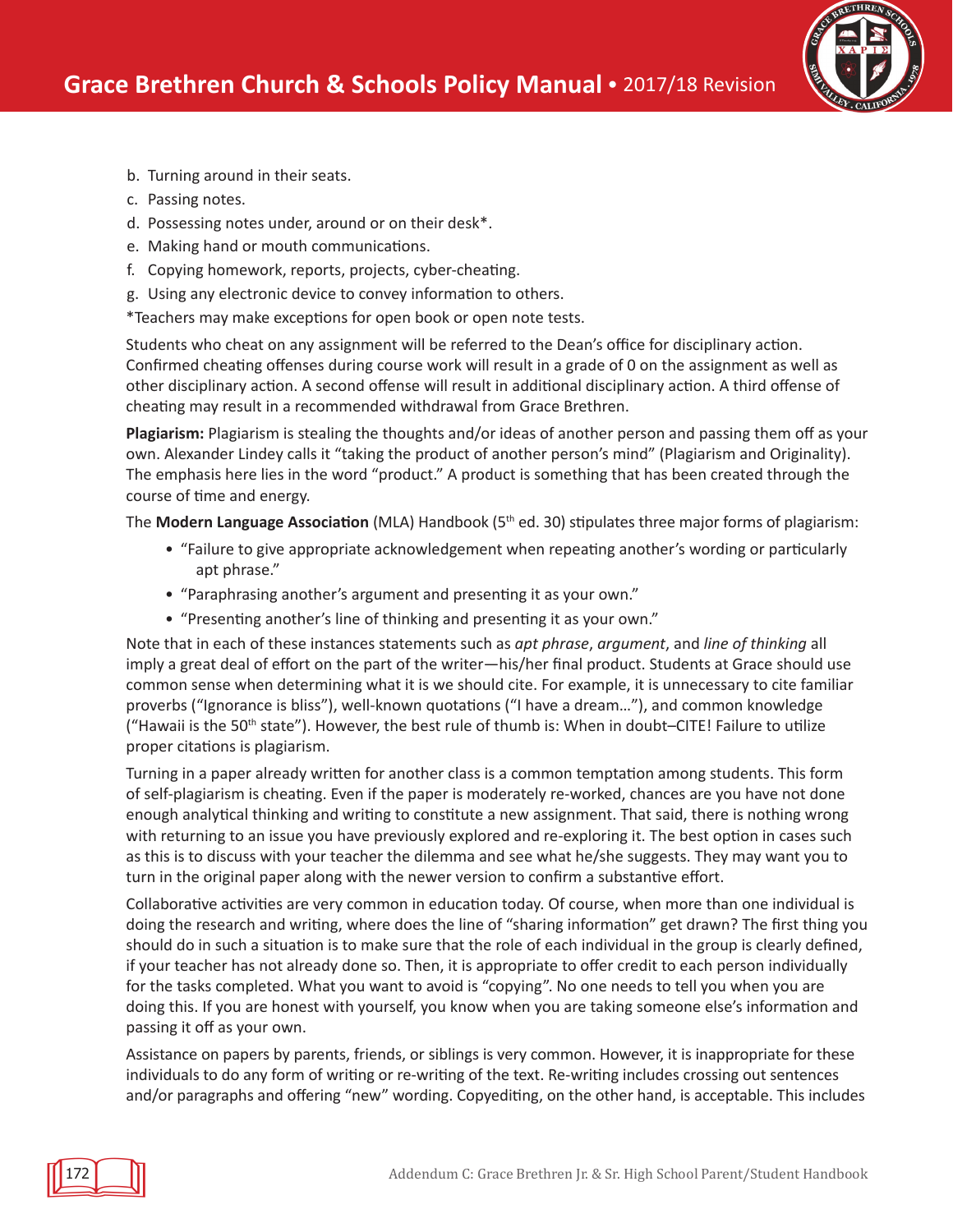

offering editing advice on grammar, spelling, and common errors, such as using to when it should be too.

Plagiarism on any writing assignment will result in the issuance of an immediate zero on that assignment. Furthermore, it will be referred to the Dean's office for disciplinary action. A second offense will result in additional disciplinary action. A third offense of plagiarism may result in a recommended withdrawal from Grace Brethren.

All students who miss a final exam must have administrative approval prior to making up their exam. Make-up finals may incur a grading penalty.

#### **6. Detention Policies**

Students assigned detentions, whether by the classroom teacher or the Administration, are to report to the assigned classroom, or area, at the close of the school day and remain for the duration of the detention. Athletics, work, and other extra-curricular activities are not allowable reasons to miss detention.

Tardiness or absence from detention will result in further discipline which may include suspension. Students in detention are not allowed to communicate in any manner with other students during their detention period unless exception is made for a service project to be fulfilled during detention time. Failure to comply may result in additional discipline. Detention activities may at times include appropriate and safe labor activities on campus.

Students may also be assigned a lunch detention in which case they must report to the lunch supervisor ten minutes prior to the end of their lunch.

#### **7. Saturday School**

Saturday School may be assigned by the Administration to help improve student behavior. Saturday School begins at 8:00 a.m.

Students serving Saturday School will be charged \$10 per hour on their school account. Students who are 15 minutes late will be considered absent. Absence from Saturday School will result in still being billed for Saturday School as well as further discipline which will include a rescheduling of Saturday School and may include suspension. Rescheduled Saturday School attendance will require an additional fee.

#### **8. Suspension Policies**

Students serving an out-of-school suspension are the responsibility of the parents for the duration of the suspension. Length of the suspension is determined by the severity of the offense in the judgment of the administration. Length is normally from one to five days. It is also the responsibility of the student and parents to obtain assignments from the instructors for the suspension period, and to have all assignments completed on time when the student returns. Non-academic offenses do not result in an academic punishment. Students will be accountable for academic work during a suspension period and it will be due upon return. All individual teacher policies regarding late work will also apply. All students who miss a final exam must have administrative approval prior to making up their exam. Makeup finals may incur a grading penalty.

#### **9. School Investigations Policy**

GBS endeavors to provide a safe and orderly learning environment. The school considers it in the common interest for all staff, parents, and students to truthfully participate in the resolution of investigated circumstances.

In the course of investigations by school officials of situations which potentially endanger the safe and/

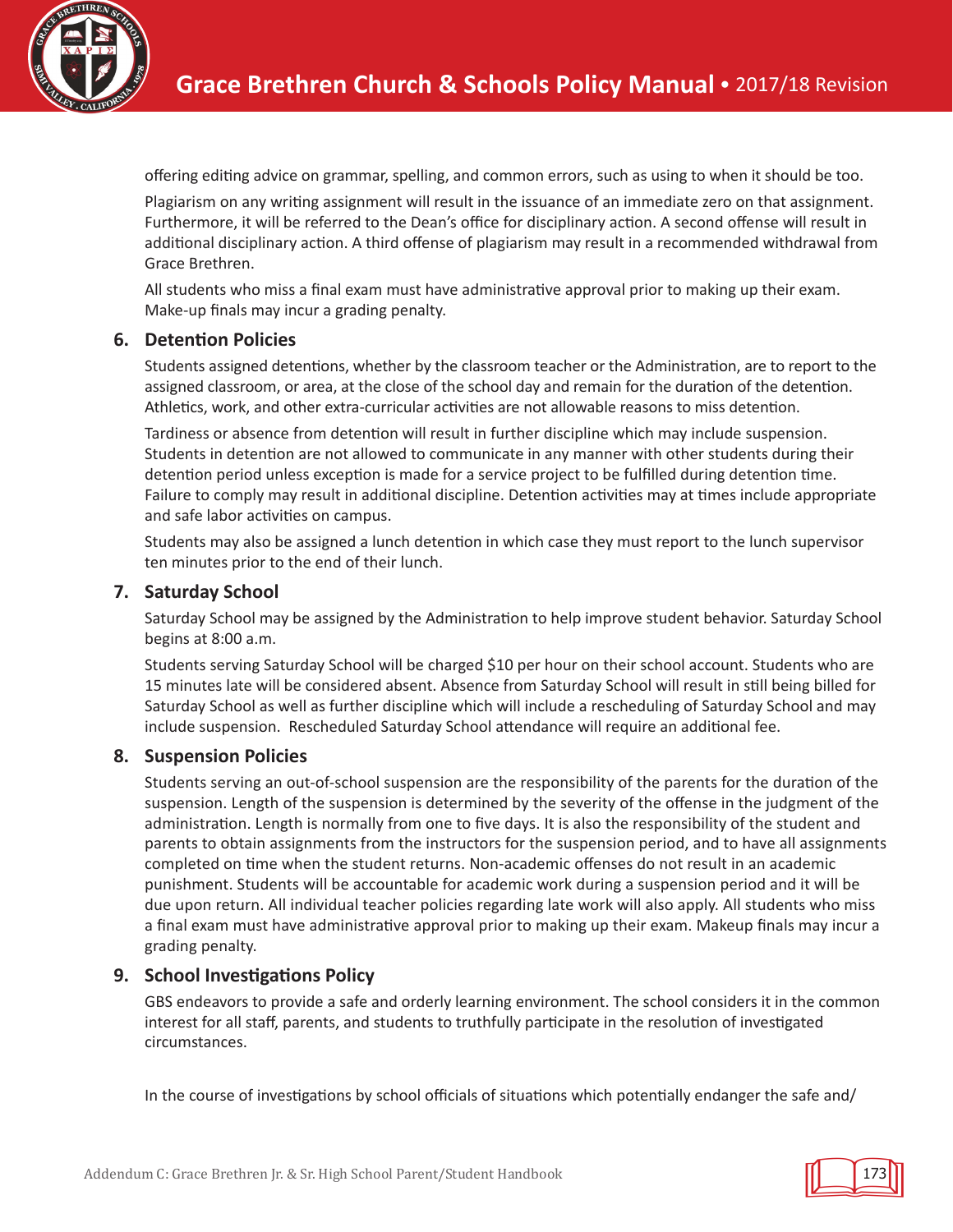

or orderly operation of the school, students may be questioned about their activities and those of other students and/or persons. Such conversations are considered to be *conditionally privileged* communications and will be deemed confidential as allowed by law. Students are expected to be cooperative and truthful when questioned as part of any such investigation. Parents will always be notified of an investigation that includes their child, though the notification may be after the investigation has taken place.

#### **10. Search and Seizure Policy**

As part of the endeavor to maintain a safe environment, GBS administration may conduct searches of students and their book bags, lockers, vehicles and/or possessions (including cell phone contents, i.e., text messages, pictures, and videos) at any time. Furthermore, students may be asked to pull-up their social networking site to allow an administrator to examine its contents. In situations where a student's person is to be searched, care and consideration will be taken by the school to make the search process as comfortable and convenient as possible for the student. A parent or guardian will be notified immediately following such a search. All prohibited materials found in a search are seized and confiscated. In instances where there may be a violation of civil law, the local authorities will be notified. When a student refuses to permit a search, a parent/guardian will be contacted for permission. Failure of the parent/guardian to give permission will result in an immediate suspension pending a further disciplinary hearing. In addition, the student will be referred to the Principal to commence the dismissal process for failing to abide by the policies, procedures and regulations set forth in the Parent/Student Handbook. If unlawful conduct is suspected, the police will be contacted during this process.

#### **11. Drug Testing Policy and Procedures**

#### **a. Policy:**

It is the policy of Grace Brethren High School to randomly test selected students for prohibited drug use. Spiritual accountability, and a safe environment are the immediate goals of the policy. Ultimately, our goal is to bring such students to an understanding of who Christ is, and that He made them and why it is sin to abuse their bodies in this manner. We believe that students discovered using drugs are brought to the light by God. As a Christian school, we consider it our responsibility to shepherd them through this sin.

#### **b. Selection Process:**

Students selected for regular testing will be those reasonably suspected of past or current drug use.

#### **Reasonable suspicion includes, but is not limited to:**

- i. Students who transfer from another school with a known drug use history.
- ii. Students who are re-entering the school environment after having spent time in rehabilitation.
- iii. Students who have admitted to experimentation with or extended use of drugs/alcohol.
- iv. Students who have been previously disciplined for a drug/alcohol related event by parents, school officials, or local authorities.
- v. Students who at any time exhibit behavior consistent with being under the influence of drugs/ alcohol.

In addition, any student identified as a potential user may be asked to submit to a drug test. This may be a student who does not fit any of the above categories if there is a reasonable suspicion of drug use. In such cases, the student will be subject to all search and seizure policies as outlined in the Parent/Student Handbook. Any student who exhibits behavior consistent with being under-the-influence of a drug or

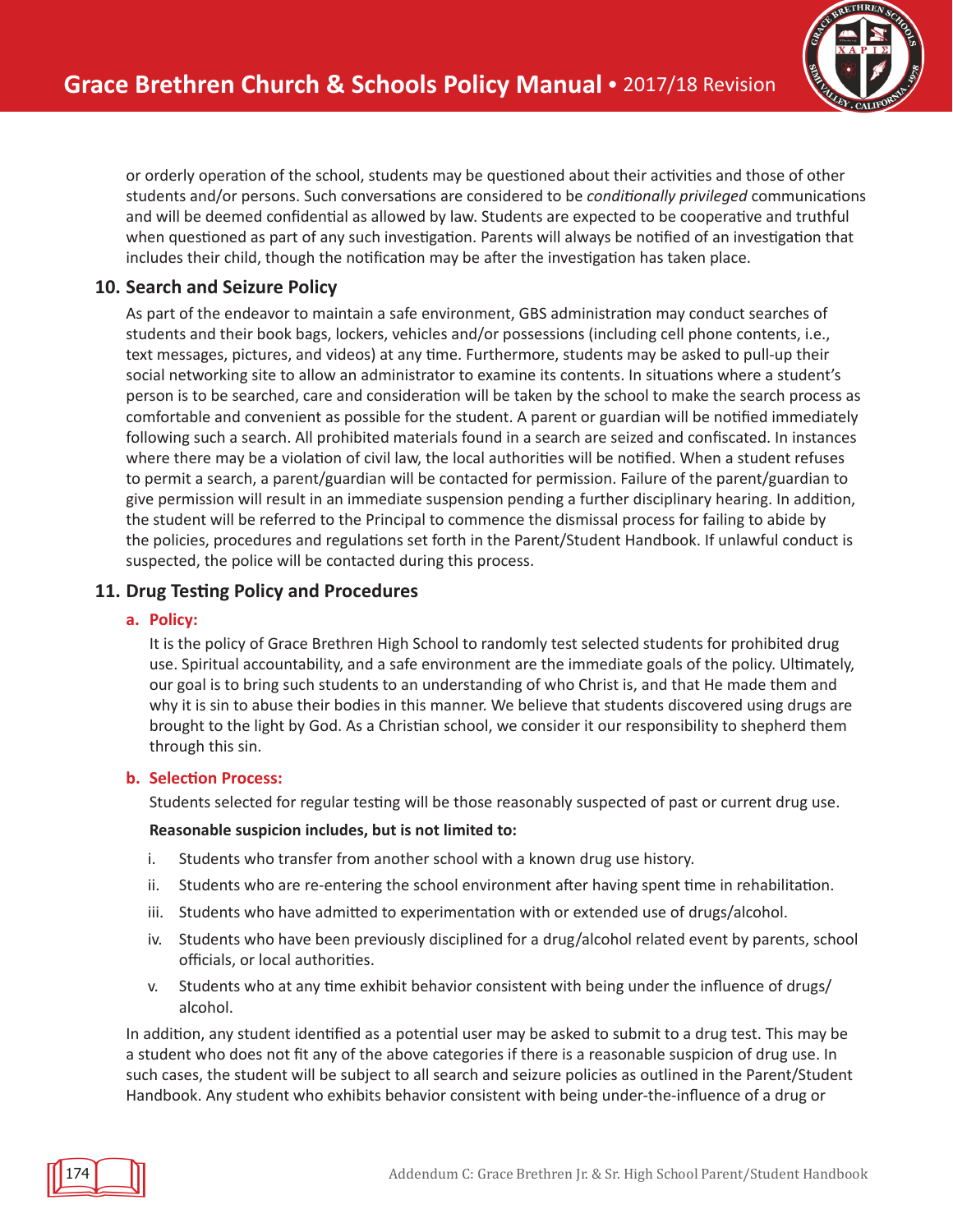

alcohol while at a school event, may be tested by an administrator or sent to a testing facility. This may include, but is not limited to, the use of a breathalyzer or a urine test.

The initial request to test any student for any reason will be made only by the Dean of Students, the Guidance Counselor, the Vice Principal, or the Principal. Normally testing will be approved by the Principal prior to its administration.

In certain cases, students may be asked to take more extensive tests off campus at a pre-authorized facility. The parents of the student will incur the cost of such tests.

#### **c. Procedures:**

#### **The testing panel may include, but is not limited to, testing for following contraband drugs:**

- i. Amphetamines/methamphetamines, cocaine, opiates, marijuana, barbiturates, benzodiazepines (valium, Librium, Xanax, and other tranquilizers), and synthetic marijuana.
- ii. The testing procedure will be a urine test. For synthetic marijuana, a separate test kit will be necessary.
- iii. The sample amount is typically 30 ml, at a minimum.
- iv. An administrator of the school will oversee the test. The administrator will be trained in this procedure per the manufacturer's guidelines. A female administrator will oversee female students. A male administrator will oversee male students.
- v. Prior to administration of the test, the student may be subject to a physical search of his/her clothing. This is to prevent use of any means of altering the test results.
- vi. Students will provide a sample in a private restroom stall. The administrator in charge will ensure security and confidentiality during the procedure. The administrator will wait outside the restroom stall door for the student to complete the test.
- vii. If a donor cannot produce a sample, he/she will be asked to drink a glass of water. They will wait under supervision until a sample can be produced.
- viii. Once a student is asked to produce a sample, they will remain in the constant observation of the administration until the sample is produced.
- ix. Results will be examined solely by the administration. All attempts will be made to ensure confidentially. Information about the test will not be shared with any other non-administrator without parental permission.
- x. The school is not responsible for confidentiality if the student who is tested shares the information with his/her peers.
- xi. Parents will be contacted immediately following the test in routine cases. In cases where a student is tested unexpectedly due to investigation, parents will be notified in a timely manner. Parental notification will not interrupt the investigative process.
- xii. Students must not tamper in any way with the sample provided or the findings of the test. Tampering will result in their immediate withdrawal or expulsion from Grace Brethren Schools.
- xiii. If a student refuses to take part in the testing, parents will be immediately notified, and the student will be withdrawn or expelled from Grace Brethren Schools.
- xiv. In extreme cases, or for student safety, the police may be notified. This may be triggered by refusal to take part in the test.
- xv. NEGATIVE TEST RESULTS: The student will be released to normal activities. Parents will be notified.

175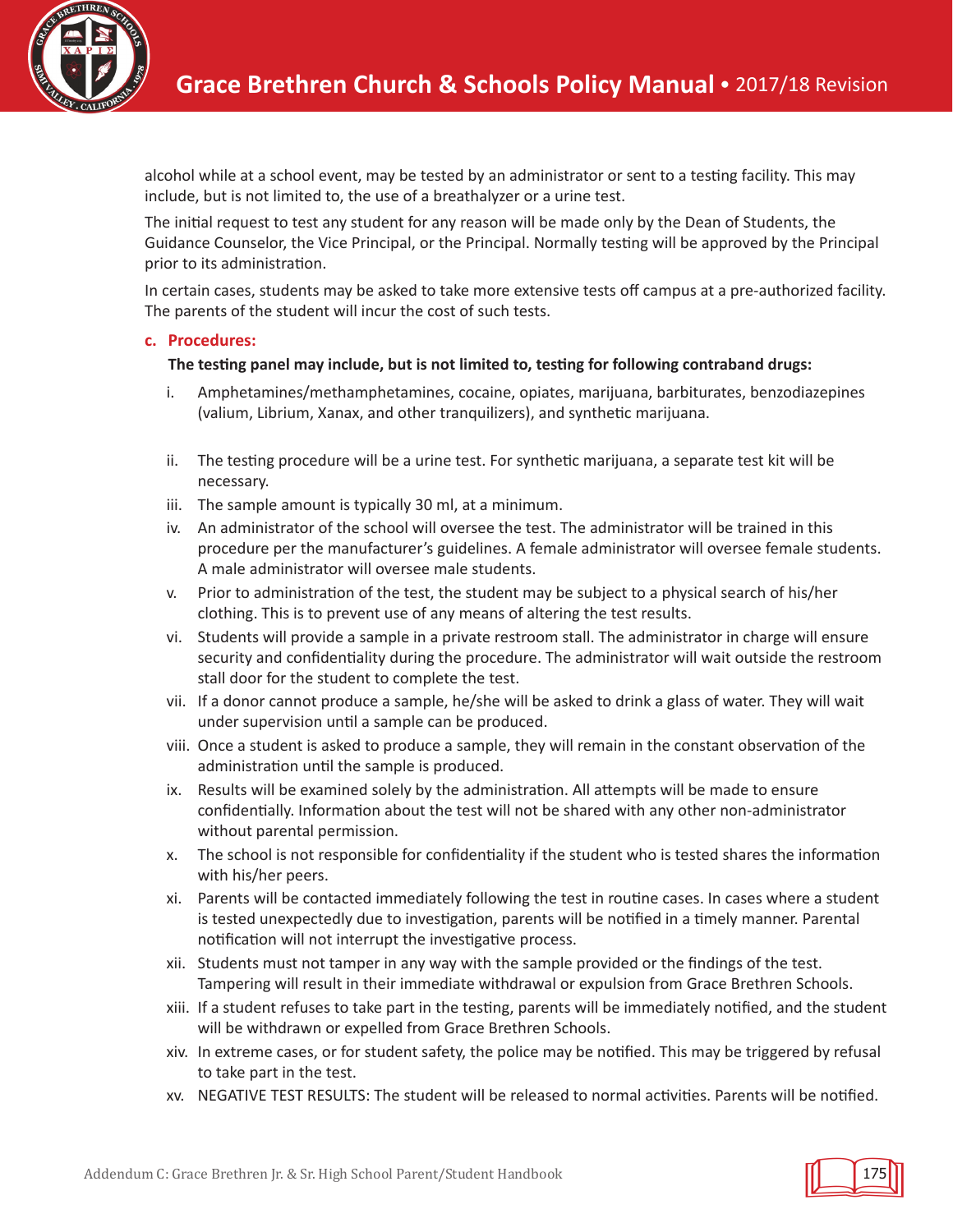

- xvi. POSITIVE TEST RESULTS: Will be documented. The student will be immediately re-interviewed by the administration. Divulgence of details regarding his/her usage is expected. Parents will be notified as soon as possible. Positive results may result in a student's withdrawal or expulsion from Grace Brethren Schools.
- xvii. During the interviewing process, students are expected to share any knowledge they have regarding other students involved in drug use. Every effort will be made to keep the source of this information confidential. Failure to share such information may impact the student's future enrollment in Grace Brethren Schools.
- xviii.Final discipline decisions regarding the student's withdrawal from school will be made by the Principal and the Executive Director. In cases where expulsion seems necessary, the Principal will make this recommendation to the Executive Director and School Council for final approval.
- xix. Grace Brethren Schools provides random drug testing at no extra cost to their families.

#### **12. Electronic Device Policy**

Cell phones and other electronic devices will be confiscated if they are seen, heard, or used during oncampus student activities without faculty permission and supervision.

#### **This policy has two main implications:**

- a. Students may only use technology in the classroom with teacher permission.
- b. When using technology in the classroom, it must be class related.

Recording of students on campus at any time is strictly prohibited, unless specific permission has been given from the supervising adult.

To access eTextbooks, it is preferred students use tablets or laptops instead of cell phones.

Although we encourage students to use technology to improve their education, GBS cannot guarantee the opportunity to charge devices on campus.

GBS reserves the right to conduct searches of text messages, pictures, and video content for security purposes. Student-owned devices may be confiscated at any time during the school day.

Electronic devices will be confiscated if they are used on campus in an inappropriate manner. If a device is confiscated for the first time, the student may retrieve his/her device from the front office at the end of the day.

After this first warning, the following discipline schedule will be followed:

- **2nd Violation:** 1 hour detention
- **3rd Violation:** Two hour Saturday School \$20
- **4th Violation:** Four hour Saturday School \$40
- **5th Violation:** Referral to administration for further discipline.

The use of school or student owned devices on campus should be in support of education and research, which is consistent with the educational objectives of GBS. Electronic devices must not be audible to the public without faculty consent.

Students must abide by the Network Agreement, which was electronically signed during enrollment.

Students are responsible for their own devices. If a device is used improperly, it will be confiscated regardless of who is using it. Additionally, the school is not responsible for lost, damaged, or stolen devices.

#### **13. Revoking of School Privileges**

Students involved in disciplinary infractions may, as part of their consequence, lose some or all of their

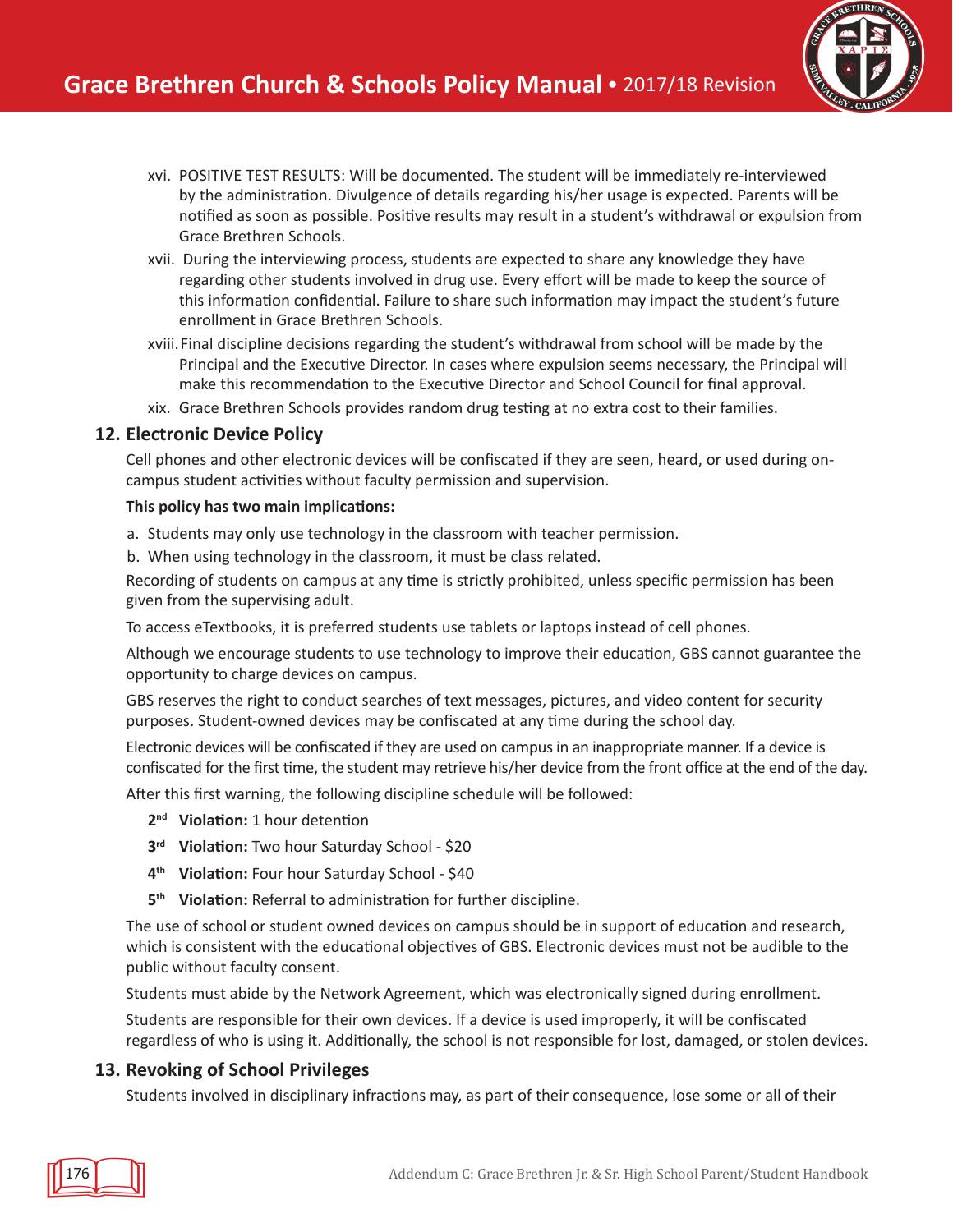

student privileges. These include, but are not limited to, positions in leadership, participating in student activities, free period privileges, Grad Night, Senior Banquet, Senior Luncheon, and Graduation.

#### **14. Food In the Classroom**

Food is allowed in the classroom only if specifically permitted by the teacher for special events. On our CenterPoint Campus, food is not allowed, but water may be brought to class. Other drinks may be brought to class at the teacher's discretion. They all must have screw top lids.

No gum is allowed on campus during school hours.

#### **15. Prohibited Materials**

Bicycles, skateboards, rollerblades and scooters are not allowed on campus at any time.

Guns, knives, firecrackers, and/or any other weapons of any description are strictly prohibited on campus.

Toys, playing cards and other material not related to the curriculum are not to be brought on campus without permission.

#### **16. Medications**

Medications must be left in the front office with physician instructions on dosage and use, which are to be outlined on the **H2 Form**, submitted by the parent to the front office. **H2 Forms may be obtained in the front office for the physician to complete.** Students are not permitted to carry medications in school without a written directive from a physician and approval from administration. The school will not give any medication to a student without a **completed H2 Form on file**. Medication must be brought to the Front Office and checked in with parental instructions.

Grace Brethren Schools requires that each student's parent/guardian present proof of proper immunization, in accordance with current state law. Students with allowable exemptions from immunizations will be temporarily excluded where there is cause to believe that the student has been exposed to a communicable disease.

#### **17. Damage of School Property**

Students who break or damage school facilities or equipment (i.e., desks, lockers, textbooks, etc.) will be financially responsible whether the damage is done intentionally or accidentally.

#### **18. Assemblies and Chapel**

Chapel attendance is required for all students. Seniors with a free period must attend chapel regardless of when their free period falls.

**NOTE:**All policies described in this handbook apply at all school sponsored events both on and off campus..

# **K. Dress Code**

#### **GBS bases its dress code upon two criteria:**

- 1. Biblical standards of modesty (*I Timothy 2:9, Romans 12:1*)
- 2. The desire for a neat, clean, and attractive appearance.

To maintain modesty, dress should be distinctly masculine or feminine. Students are not permitted to dress like the opposite gender (*Deuteronomy 22:5*). **Dress and appearance codes will be enforced at all times including after school activities or any other school function.**

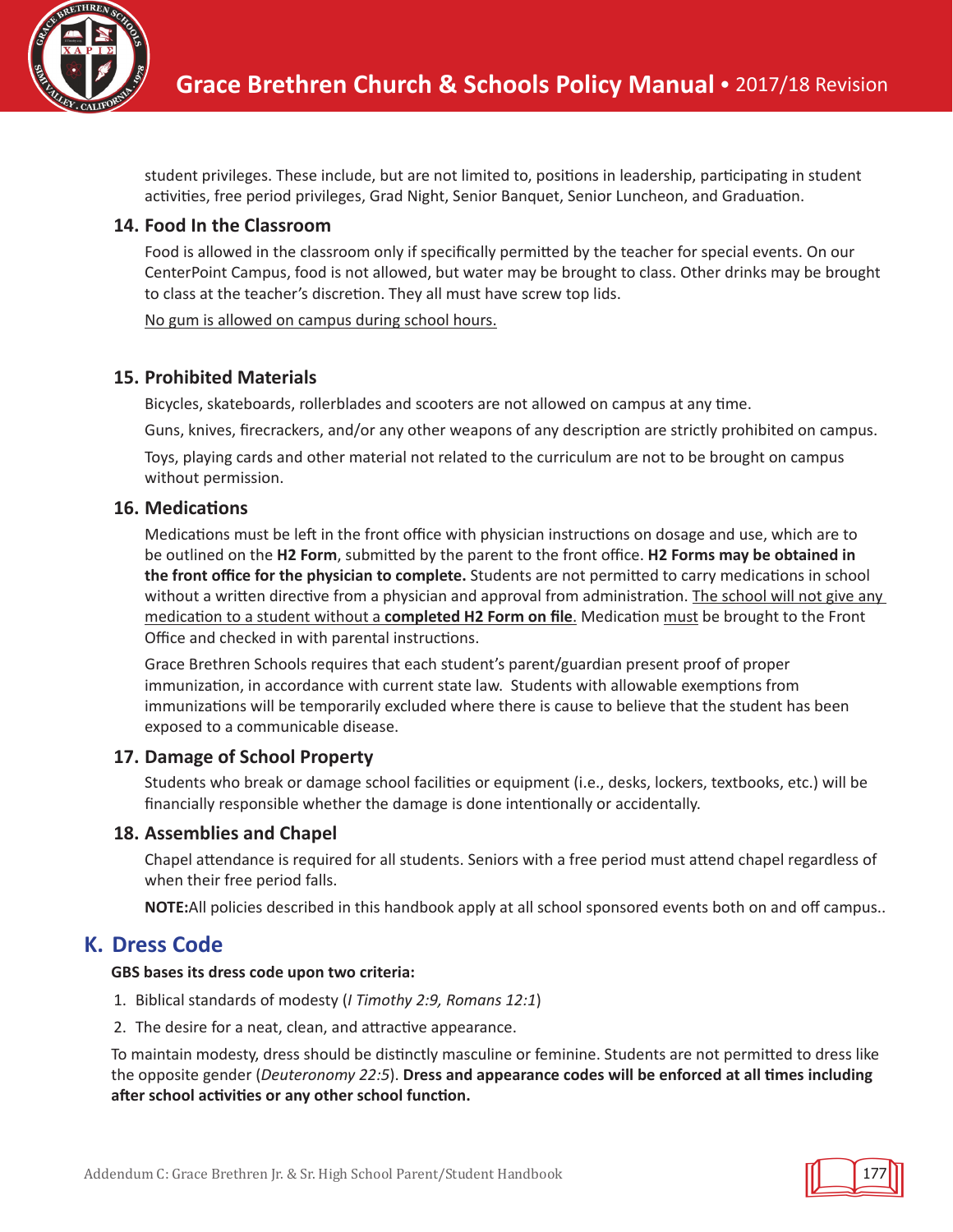

#### **1. General Physical Appearance**

Hairstyles and colors must not be extreme and must be representative of the conservative Christian environment we seek to maintain at all times. Hair must be neat and kept out of the student's face, but may be no shorter than a #1 cut. Hair for young men must not extend below the middle of the ear, below the eyebrow, or over the top of the shirt collar. Hair may not extend out more than 4 inches. Sideburns must be no lower than the bottom of the ear. Hair tinting, bleaching or tipping is not permitted.

No visible tattoos or body piercings, including nose piercings (covered or not), or gauges are permitted at any time. The only exception is that young ladies may wear earrings as long as they are not excessive or pose a distraction.

If makeup is worn, it must not be extreme, i.e., no Goth, smoky eyes, heavy dark black eyeliner, glittery eye shadow, or bright lip gloss, etc.

Jewelry or any other accessory must be kept simple and non-distracting. Pendants or any other types of symbols must be representative of the characteristics as described in *Philippians 4:8*.

#### **IN CASES OF DISPUTE, ALL FINAL DECISIONS WILL BE MADE BY THE ADMINISTRATION.**

#### **2. General Dress Requirements for All Students**

All Students must wear an unaltered Grace Brethren polo shirt to school each day. Students who cannot meet dress code standards must obtain adequate clothing from the school, which may include the purchase of attire. If a student does not have a Grace Brethren polo shirt, the parents will be contacted and asked to bring one from home or purchase one from the student store.

No logos, writing, pictorial representations, or other advertisement of any kind are allowed on any article of clothing.

#### **The only three exceptions are:**

- a. A small retail label (no bigger than 1 square inch) as is frequent on polo shirts.
- b. Anything that advertises Grace Brethren sports, clubs or other organizations.

c. Seniors may wear college logo sweatshirts that clearly identify in writing a particular college or university. No hats, hoods or other headwear of any kind are allowed on campus during school hours. Winter headwear may be allowed during inclement weather but is subject to approval by the Administration.

Sunglasses may only be worn outside.

Students may wear shorts, jeans, or other types of pants of any color. However, they must be of a single uniform color or fade. No bleach marks, fade streaks, discoloration, holes or frays will be allowed at any time. Also, jeans must fit properly, and may not be either excessively baggy or tight. Students may be required to wear a belt if this rule is not adhered to. Students may not wear tights in an attempt to try and conform to the dress code.

Shorts may not be excessively baggy or tight and are of a solid color and are neat. No board shorts, bathing suits, cut-offs, or other beach attire is allowed. Shorts and pants may have a pattern (stripes, plaid, etc.), but may not have a camouflaged print. All shorts must be no shorter than three inches above the kneecap.

Sweatpants, warm-ups, athletic shorts, and other recreational clothing may not be worn unless authorized by the administration.

Flip flops, sandals, or slippers are not allowed at any time on campus. All footwear must have a back or heel strap. Heels on any shoe may not be higher than 2 inches.

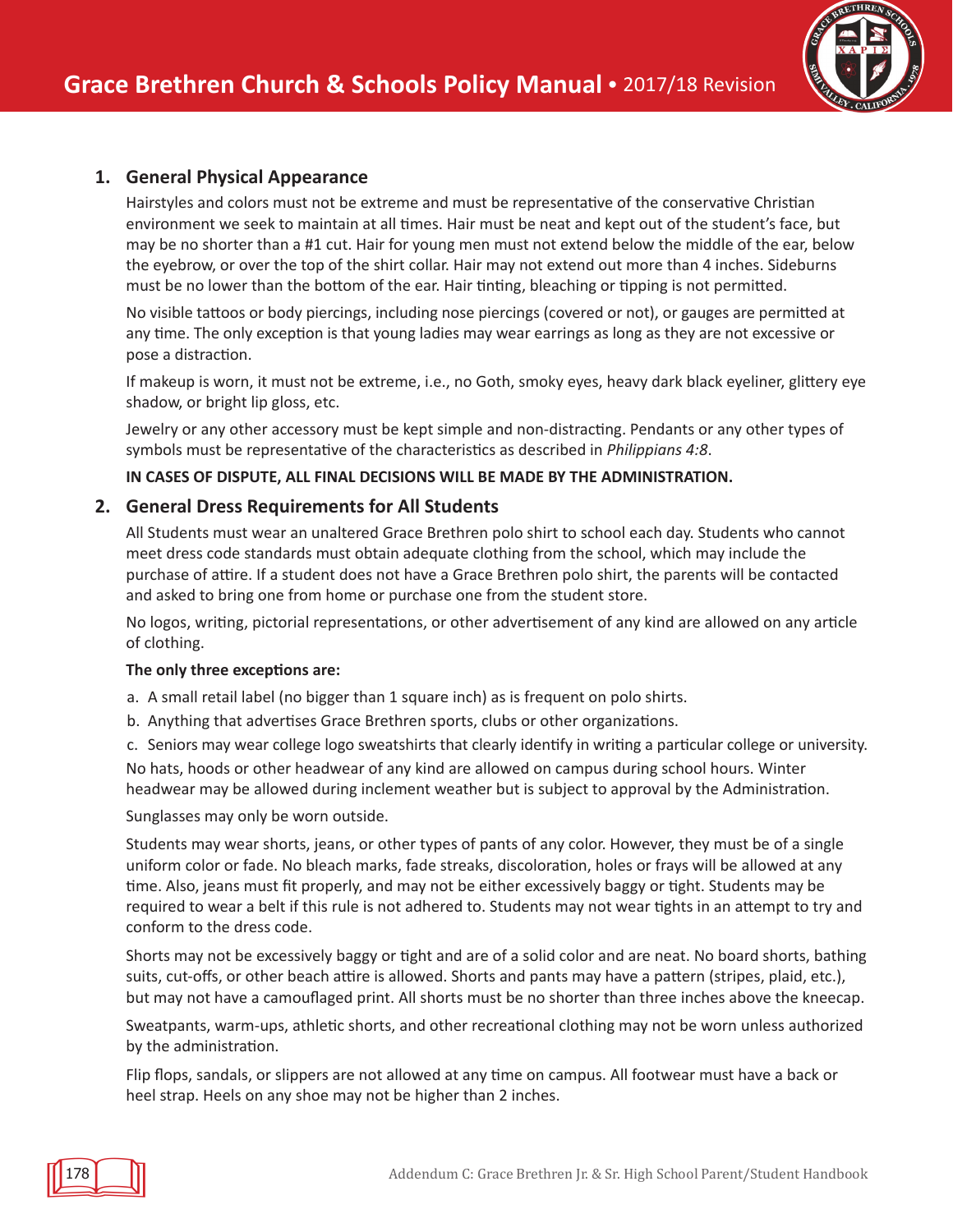

Grace Brethren outerwear must be either a Grace Brethren issued sweatshirt, a jacket, or a sweater. Flannels or other types of long sleeved shirts are prohibited.

**Athletic Dress:** The approved PE uniform will be available for purchase at the Student Store. This uniform must be worn and not altered in any way. Girls are not permitted to roll their shorts. In the event of cold weather, students may wear loose-fitting sweat pants or warm ups. Yoga pants, leggings and form-fitting sweats are not permitted.

**Spirit Days:** Modesty must be a priority. All mandates of the Dress Code are followed unless a divergence from this section specifically applies to the spirit day (ie on a sports dress day, team logos would be permitted). Tank tops, tights, hats and immodest apparel are not permitted. Students not participating in the specified Spirit Dress must be within regular dress code.

**Homecoming/Banquet Attire**: All formal attire must be modest and avoid extremes that some might find distracting or offensive. All regular school guidelines apply to Homecoming and Junior/Senior Banquet, including but not limited to the policies regarding facial hair, piercings and tattoos.

Young Men: We expect young men to wear nice pants, dress shirts and ties. Jeans are not allowed. Tuxedos and sport coats are permitted but not required.

Young Women: Skirts and dresses must be no shorter than 3 inches from the top of the kneecap. Length is measured according to solid fabric, not lace or sheer fabric. Slits must observe the same guidelines. Low cut necklines are not permitted. Dresses may not be cut below the bust line, either in front or on the sides. There should be no visible cleavage. One shoulder, halter and spaghetti straps are allowed. Dresses may be backless as long as they are not cut below the navel and the sides are covered up to the bust line. Dresses may not have any cutouts or holes on the front or sides, even if covered by sheer fabric. Bare midriffs are not permitted. All female students, either GBS or guests, must return a signed formal dress code agreement prior to the purchase of their formal ticket.

Students who are not dressed appropriately for Homecoming or Junior/Senior Banquet will not be permitted into the event. No refunds will be given.

#### **3. Specific Dress Requirements for Young Women**

Skirts, dresses, and skorts must be no shorter than three inches above the kneecap including any slits.

Shirts must not reveal any cleavage. Shirts must not be excessively tight. Any dress must be worn with a school polo shirt.

The waistline shall be covered at all times. Pants, shorts, skorts, and skirts should be worn at the waist. Capri style pants are acceptable.

#### **4. Specific Dress Requirements for Young Men**

The face is to be clean-shaven.

Shirts may only have two buttons unbuttoned at the top.

Belts are preferred and may be required if other dress code requirements are not adhered to.

At no time may a young man go shirtless on campus. This includes athletic events and summer practices.

Earrings for boys and young men are never allowed while on campus or while attending a school related activity. This is including, but not limited to, summer school, athletic events, and summer practices.

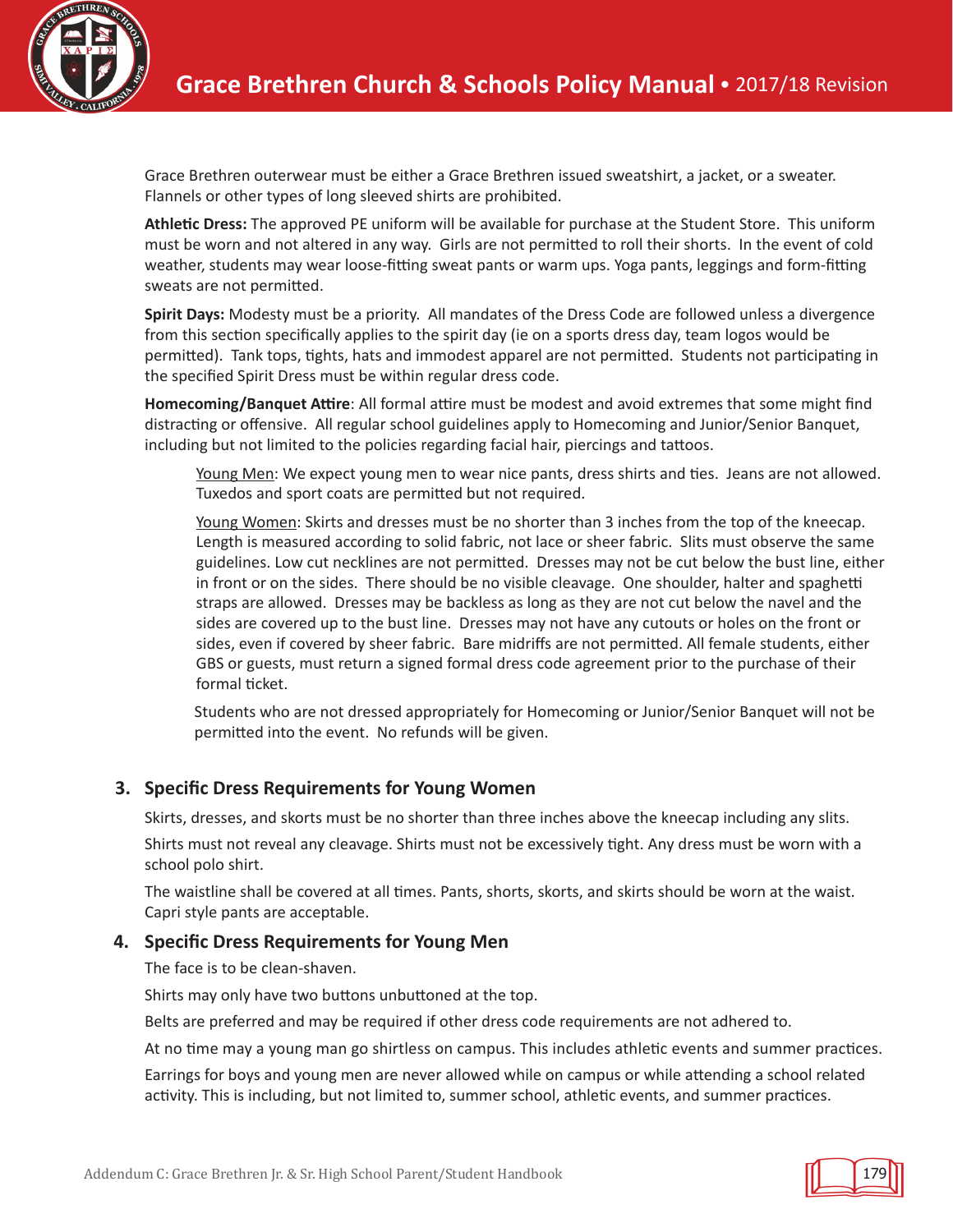

Young men may not wear nail polish or make-up while on campus with the exception of school-related drama productions.

#### **For all students, please consider each of these questions when selecting clothing and hairstyles. Is it immodest? (***1 John 2:15-17***)**

In choosing what clothes to wear today, whose attention do I desire and whose approval do I want?

Am I seeking to please God or impress others?

Is what I wear consistent with biblical values of modesty, self-control, and respectable apparel or does my apparel reveal identification with sinful, cultural values?

Does the clothing present a health or safety hazard?

Is the clothing faded, worn or improperly fitted?

#### **NOTE: IN DEFERENCE TO THE GUIDELINES SET FORTH FOR OUR STUDENTS, WE REQUEST THAT PARENTS AND VISITORS DRESS MODESTLY WHILE AT SCHOOL OR AT SCHOOL FUNCTIONS.**

#### **5. Dress Code Enforcement Procedure**

GBS reserves the right to make the final decision in regard to dress. Parental review and support is vital to the upholding of dress code standards. Repeated violations of dress code in a school year will result in detentions, suspensions, and/or expulsion. Students whose attire does not meet the standards at a school function may be asked to leave. Dress code violations are cumulative for each semester.

**1**st **VIOLATION:** A call will be made to the parent to bring proper attire or have the family purchase appropriate attire. Students are able to return to class when they are properly attired.

**2**nd **VIOLATION:** A call will be made to the parent to bring proper attire or have the family purchase appropriate attire. Students are able to return to class when they are properly attired. A 60-minute detention will be assigned. Under certain circumstances the school may provide alternative clothing for the day.

**3**rd **VIOLATION:** A call will be made to the parent to bring proper attire or have the family purchase appropriate attire. Students are able to return to class when they are properly attired. A two hour Saturday School (with a \$20 fee). Under certain circumstances the school may provide alternative clothing for the day.

**4**th **VIOLATION:** A call will be made to the parent to bring proper attire or have the family purchase appropriate attire. Students are able to return to class when they are properly attired. A four hour Saturday School (with a \$40 fee). Under certain circumstances the school may provide alternative clothing for the day.

**5**th **VIOLATION:** A call will be made to the parent to bring proper attire or have the family purchase appropriate attire. Students are able to return to class when they are properly attired. The student will be referred to administration for further discipline. The student and the parent will be required to attend a conference with a school administrator before the student is allowed back in school.

# **L. Student Activities**

#### **1. Student Leadership**

GBHS Student Leadership is made up of a group of students who desire to be servant leaders. For students who desire to serve in this way, there are two different avenues available. First, there are elected positions which include ASB and Class officers. Second, there are appointed positions which may

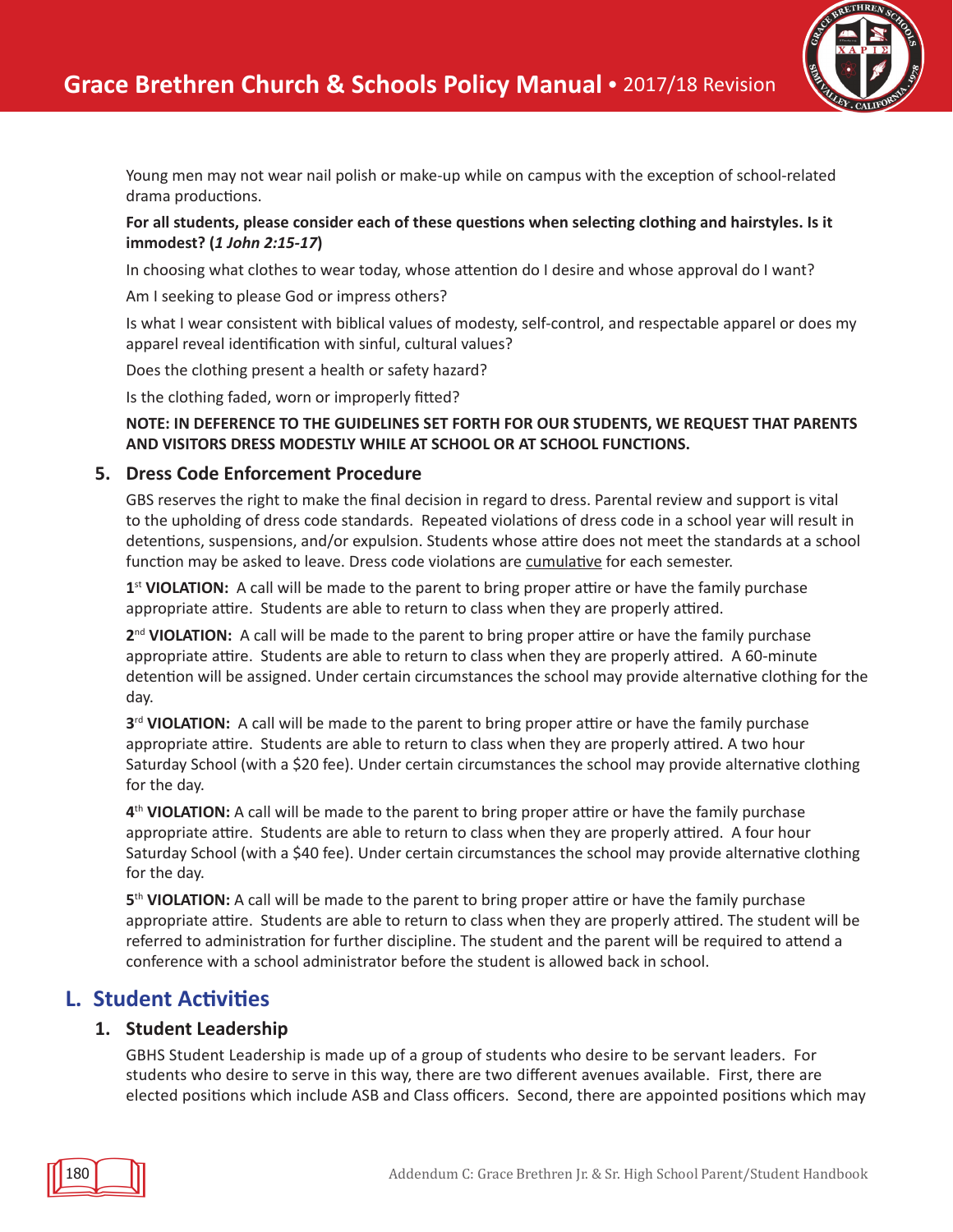

include multiple administration approved positions.

#### **The responsibilities of the class officers are as follows:**

They are to:

- a. Lead activity projects.
- b. Assist with activity projects.
- c. Participate in all spirit activities.
- d. Provide ideas for activities and projects.
- e. Create opportunities to enhance the school environment.
- f. Be role good models.
- g. Be strong participants in chapel.
- h. The ASB President or Vice President may attend Principal's Advisory Committee.

#### **2. Athletic Participation**

Each year, students who plan on participating senior high interscholastic athletics must have a physical examination, health and release form, CIF Code of Ethics, and a Concussion Information Form. Junior High interscholastic athletes must have a completed physical examination and health and release form. Once completed, these forms must be turned in to the athletic director prior to tryout and/or practicing for a team.

The costs of the insurance and the physical examination are the responsibility of the parent and are not included in the athletic fee. If a student needs insurance, information can be obtained from the GBS Business Office.

There is a fee for participation in all junior high and senior high sports. Participation in second or third season athletics will be denied if past athletic fees have not been paid in full.

Participation in athletic contests is left to the discretion of our coaches. Playing time is not guaranteed to any athlete at any level. When a sport has more than one level (ie Varsity, JV, Frosh/Soph) it is up to the coach to determine which level the athlete participates on. Which level an athlete plays on can also change and be adjusted during the season at the coaches discretion.

In each season of sport, the student's account will be billed. The bills will be charged on September  $1<sup>st</sup>$  for fall sports, on December  $1<sup>st</sup>$  for winter sports, and on March  $1<sup>st</sup>$  for spring sports.

If an athlete is on the game roster for 1/3 of the games as a team member in any sport, it will be considered that the athlete played the whole season for billing purposes. If they complete less than 1/3 of the games, the account will be adjusted to reflect a need for only 50% payment. Injuries are part of athletics and any such occurrence will be taken into consideration.

#### **3. Clubs**

GBS encourages students to participate in clubs. All clubs must have approval from the Administration and be led by an approved adult sponsor. Students may start a club with the approval of the student council, a minimum of 10 members, and an approved sponsor. Approved clubs for the school year include:

a. **National Honor Society (NHS):** The purpose of this organization is to create enthusiasm for scholarships, stimulate a desire to render service, promote leadership, and develop Christian character in the students of Grace Brethren High School. Its objectives are 4-fold: Scholarship, Service, Leadership, and Character.

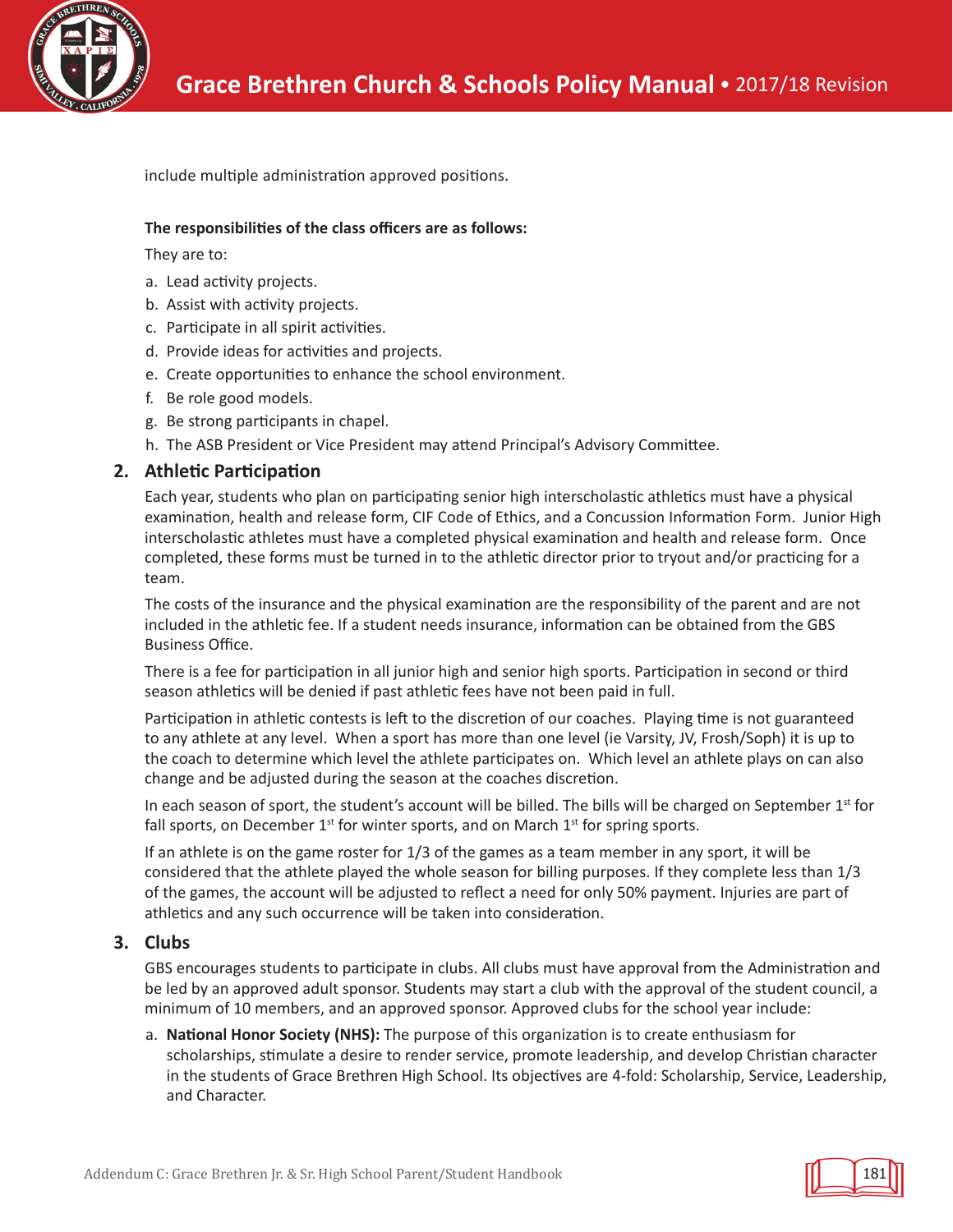

Eligibility For NHS includes: (1) Sophomores, Junior, and Seniors. (2) Cumulative 3.5 GPA. (3) Demonstrated Service, Character, and Leadership on Campus. Students who are eligible to apply: (1) Students that have been at Grace Brethren High School for one year, (2) Cumulative 3.5 GPA, (3) Demonstrated Service, Character, and Leadership on Campus. Students will be selected by a five member panel made up of Grace Brethren Faculty in accordance with the National Honor Society Handbook. Students that are not selected may make an appeal to administration.

- b. **CSF/CJSF:** The California Scholarship Federation emphasizes high standards of service, scholarship, and citizenship for California middle and high school students. CSF (High School) and CJSF (Junior High School) encourages service to the school and community while fostering pride in scholastic achievement. CSF and CJSF are clubs for those who achieve high academic honors.
- c. **National Art Honor Society:** The objective of the National Art Honor Society is to inspire and recognize students who have an outstanding ability in art or who wish to improve their artistic skills.
- d. **Thespian Society:** The objective of the Thespian Society is to build a strong creative arts core in the school, to give students the opportunity to be recognized as actors, and technicians, and to expose students to multiple types of theatrical experiences.
- e. **Mock Trial:** Mock Trial is designed to give students a basic understanding of the law and how our legal system works, an insight into the various roles in our justice system, and developing critical thinking skills needed to perform these roles.
- f. **Robotics:** Robotics is a club dedicated to the following purposes: Build your own autonomous robot from parts supplied to you, learn basic computer programming, and use it to control your robot, take your robot to competitions with other schools and have a BLAST!
- g. **ASB (Associated Student Body)/Student Leadership:** The objective for ASB Members is to provide an avenue for the elected students to experience the value of serving their classmates while learning leadership skills that will positively impact their future.
- h. **Equestrian Club:** The purpose of this club is to introduce students to the world of horses. Students will not only learn how to ride, but will learn proper care of a horse, anatomy, and the various forms of riding competition. Meetings occur both on campus and at an off campus "ranch" location.

#### **4. Dance Policy**

Dancing is not permitted on the GBS campus nor is it sanctioned or sponsored by the school at any of its activities. Pursuant to educational and developmental programs, aerobic exercise, and movement and use of choreography in theater and musical productions may be deemed appropriate.

#### **5. Junior/Senior Banquet**

The Junior class coordinates the Junior/Senior Banquet in honor of the graduating Seniors. This event is held in the spring of each year and is attended only by Juniors and Seniors. Students may bring guests from outside schools who are at minimum Juniors or Seniors, no more than one year out of high school, and no more than 20 years old. Outside guests must be of the opposite gender from the accompanying Grace Brethren student. A form must be filled out and returned to Administration no later than one week prior to the event for approval on all outside guests.

#### **6. Senior Grad Night**

Grace Brethren High School participates in the Disneyland Senior Grad Night. This event is for **seniors only**. All students must be transported to and from Disneyland by the school, and follow all school conduct guidelines.

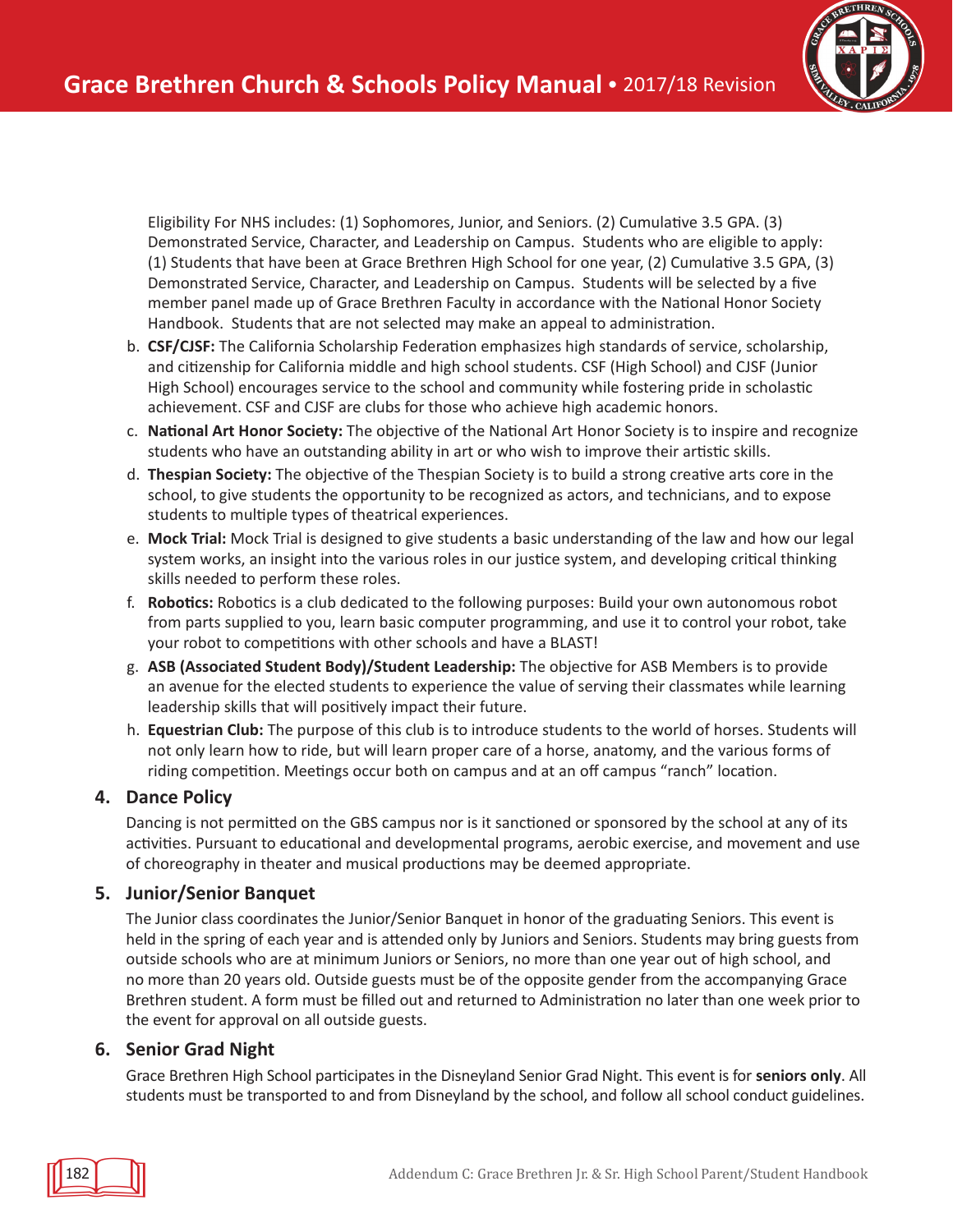

#### **7. Attendance Requirements**

To be eligible for extra-curricular activities, students must be in attendance at school for at least 50% of the day of the activity. This includes, but is not limited to: sports practice and games, music and theater practices and performances, and student leadership meetings and activities (i.e., Pep Rally, Homecoming, Junior/Senior Formal, etc.).

# **M. Parent Partnership Opportunities**

#### **1. Parent Teacher Fellowship (PTF)**

The PTF is an association open to any parent and teacher of students attending Grace Brethren Jr./Sr. High School. Its purpose is two-fold:

- a. To provide a means of communicating information that the school believes is important in supporting the parents, faculty, and Administration.
- b. To provide parents and the school staff a vehicle by which they can support the educational programs and goals of the school.

#### **2. Lancer Booster Club (LBC)**

Those participating in this organization are committed to improving the school's athletic programs by encouraging participatory support by parents and students at games and events. They accomplish this goal by developing fundraising activities to provide non-budgeted "extras" for the various teams and to provide an example of spectator sportsmanship at all times.

## **N. Emergency Procedures**

#### **1. Staff CPR and First Aid**

All school staff members have CPR and First Aid certifications and update these certifications on a regular basis.

#### **2. Emergency Preparedness**

Fire drills and lockdown drills are conducted regularly. The teachers review earthquake procedures with students following these drills.

#### **3. Emergency Medical Response**

If a student is injured or becomes ill during the day, the school will attempt to contact the parents or other legal guardians for instructions on how to best manage the situation. In the event that the parents cannot be reached, the school will employ the directions given on the emergency medical form. In the event that a student needs immediate medical attention, emergency medical services will be contacted. It is vital for each student to have a current emergency form on file with up-to date emergency contact **phone numbers.**

#### **4. Evacuation Plans**

In the event of an emergency on the high school premises, students may be evacuated to ensure their safety. Should the need ever arise, students would be evacuated to one of the other Grace Brethren Schools' campuses or to Grace Brethren Church.

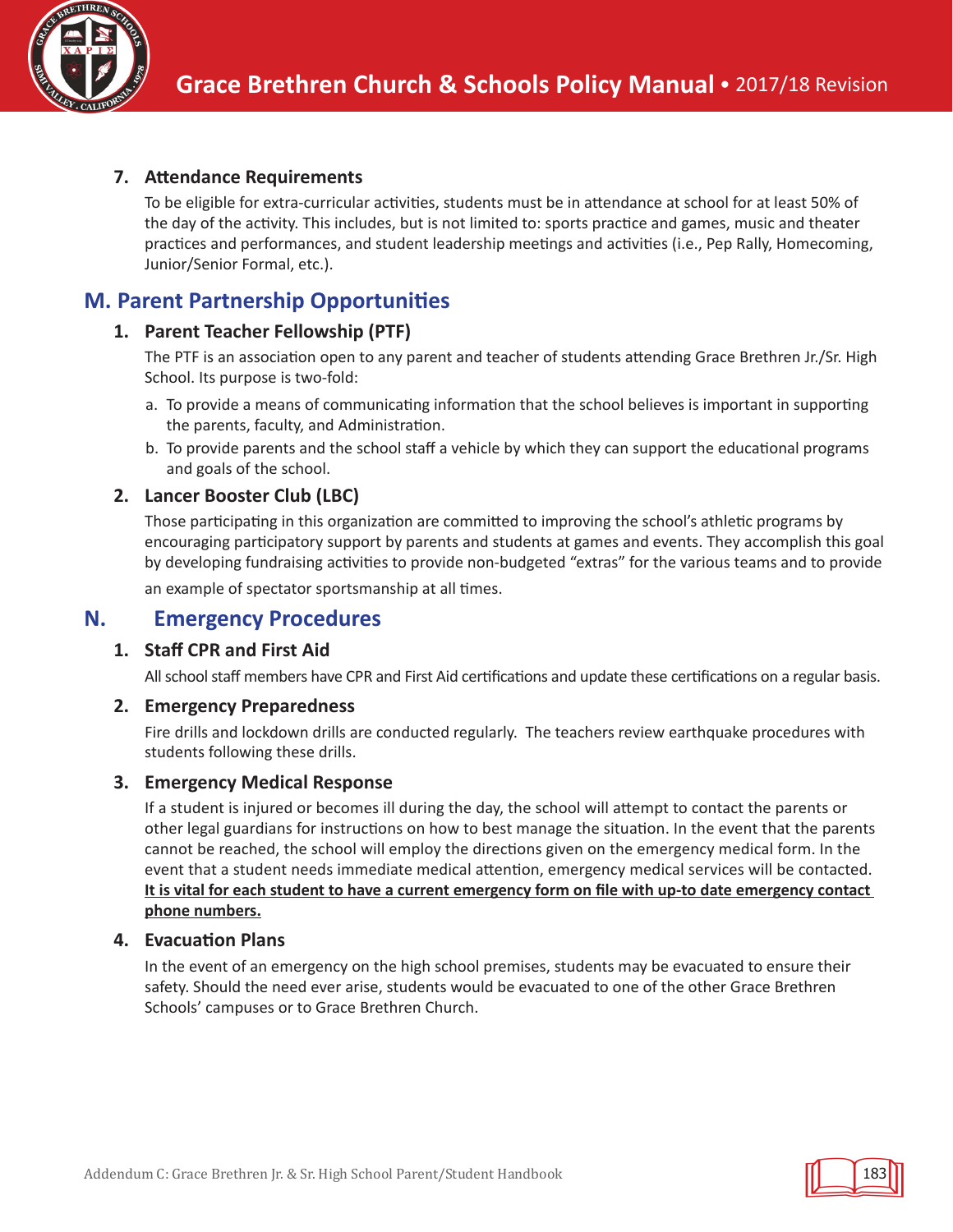

#### **5. Emergency School Closures**

In the event of an emergency school closure, the GBHS staff will seek to notify parents and keep them updated. Grace Brethren notifications may include:

- a. Phone Calls to Parents
- b. Website Updates
- c. Answering Machine Messages
- d. Posted Signs on the Buildings

In the event of an emergency school closure, students may need to be retained until administration and authorities deem conditions safe for all our school families.

# **O. General Policies and Procedures**

#### **1. Lockers and Personal Possessions**

Students are assigned lockers and combination locks. It is the students' responsibility to secure their lockers. GBS is **not liable** for personal items that are stolen, lost, or damaged, this also includes lost textbooks. Students are not permitted to use personal locks on their assigned lockers. Students will be issued one free lock upon enrollment. If that lock is misplaced, students will purchase an additional lock from the student store. All articles left in the classroom, locker areas, front office, or grounds will be placed in the lost and found located in the GBS Cafeteria. Valuables (i.e., cameras, jewelry, rings, etc.) will be turned in to the front office. Periodically, items not claimed will be donated to a local ministry.

**NOTE:** Student books and personal items left at school inside lockers or inside/outside the buildings are the sole responsibility of the student.

#### **2. Lunch Program**

Students may bring their lunch or buy pre-packaged lunches available through various vendors in the community. The Snack Shack is to be used before and after school, during lunch, and during breaks only.

#### **3. Parking and Driving On Campus**

Caution should always be adhered to when driving to school, on campus, at Centerpoint Church, and at Grace Brethren Church. Reckless and irresponsible driving will result in the revoking of parking privileges. Students must not loiter in or around their cars, before, during, or after the school day. Students may not go to their car during the day if it is parked on the street. Loitering before, during, or after school at Centeroint Church or in the Centeroint Church parking lot is prohibited.

All students who will be driving to school must register their vehicles (car, truck, and motorcycle) in the office and receive a parking permit. This will enable school officials to find the driver in case of an emergency. Students who do not have a parking permit posted on their car, will receive a warning. If there is a second violation, the student will be disciplined according to the scale below.

Students may not park in faculty parking zones. The school's good neighbor policy prohibits parking on the west side of Cherry Avenue and the north side of Elizondo Street. Student parking is located off Royal Avenue in the parking lot of Centerpoint Church. Audio played in cars may not be at a volume at which it can be heard from outside the vehicle.

- **1st Violation:** Warning
- **2nd Violation:** 1 hour detention
- **3rd Violation:** Two hour Saturday School \$20

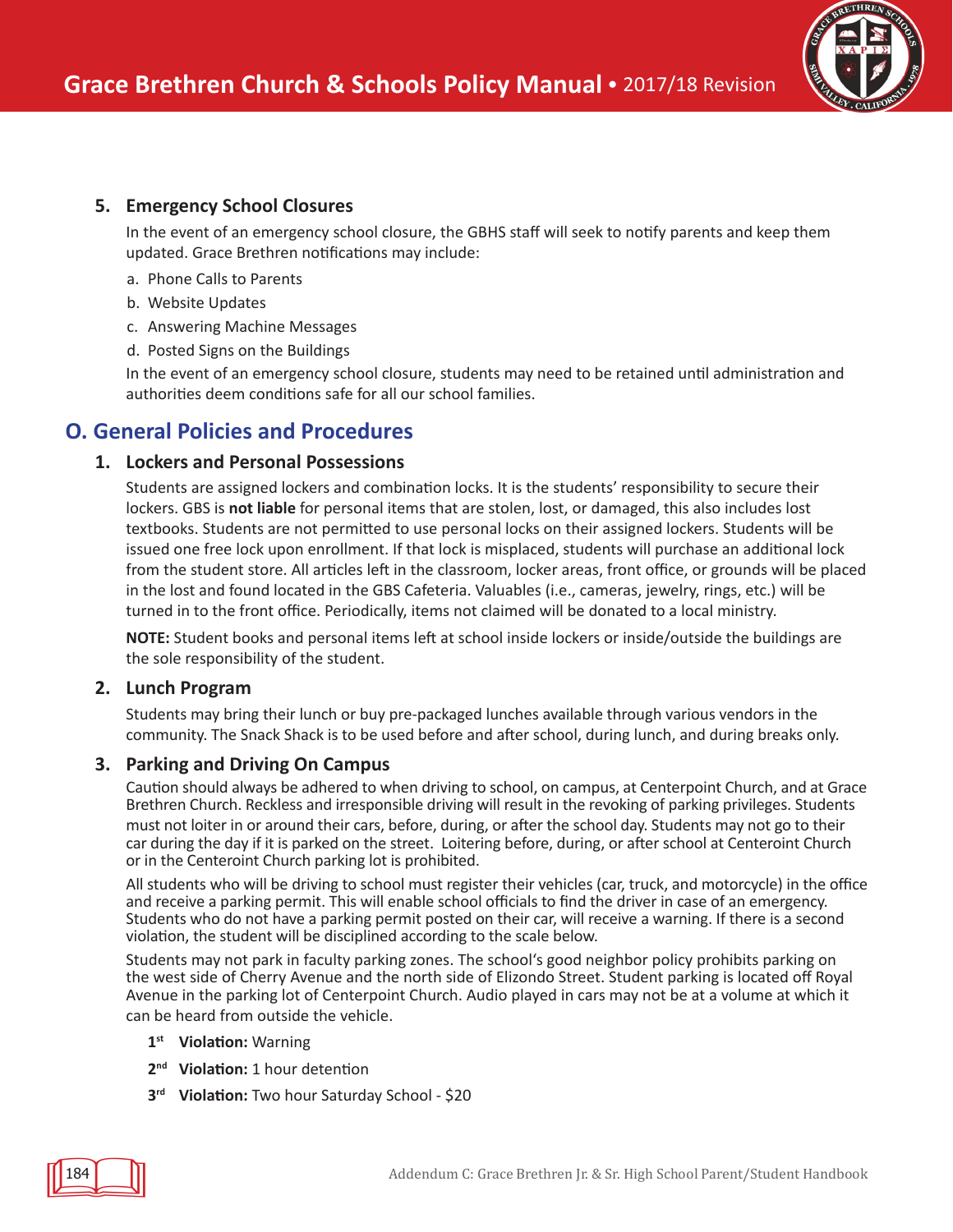

- **4th Violation:** Four hour Saturday School \$40
- **5th Violation:** Referral to administration for further discipline

In order to protect the safety of the students/children, if an authorized individual—attempting to pick up a student, is suspected of being impaired and/or under-the-influence, GBS will deny the release of the student/child.

#### **4. Student Pictures**

Student pictures will be taken annually. If parents wish to purchase pictures, money is to be sent to school with their child the day the pictures are taken. You will be advised of the date, cost, etc.

All Seniors must sit for regular school pictures for ID purposes and for the official yearbook photo. Arrangements for Senior portraits **MUST** be made via the approved school photography studio that also handles student pictures. Appointments are to be scheduled at the parent/student's discretion and **MUST** be completed by the start of school. This will insure consistency and meeting of the yearbook guidelines.

If a student does not sit for a school picture, he/she will not be included in the yearbook.

#### **5. Supervision**

During school hours, students are required to stay within the boundaries of the campus. All students arriving or departing during the school day must sign in and out in the front office. Before and after school hours, students are the sole responsibility of their parents whether they are on campus or not.

#### **6. Textbooks**

GBS contracts with an online textbook vendor called MBS Direct for all textbook purchases. Details about how to order books, and more information on MBS can be found at www.mbsdirect.net.

#### **7. Transportation**

Transportation to high school sports or other extra-curricular events will be by school bus whenever possible. Occasionally, parents will be asked to drive. Parents who drive students for a school activity must have a valid driver's license as well as current proof of insurance on file in the front office. Parents who volunteer to transport students to and from field trips do so of their own volition and as a volunteer activity. Such parents are not eligible for mileage or gas reimbursement.

#### **8. Tutoring**

After school until 3:30 p.m., GBS instructors are all required to make themselves available for free after school tutoring. Tutoring times should be scheduled with individual instructors.

#### **9. Payment Policy**

Tuition is due on the  $1<sup>st</sup>$  of every month with a 10-day grace period before it is considered delinquent. Tuition must be received no later than close of business on the  $10^{th}$  of every month. Postmarks on the  $10^{th}$ are not accepted as on time. The late fee for any unpaid balance will be accessed a flat \$35 fee on any balance over \$100.00 on a monthly basis.

Should an account go over 30 days without full payment, the family will be placed on an 'all cash' basis for all incidentals (i.e., lunch, sports, student store, etc.) until the account is brought current. Should an account go over 60 days without full payment, the student(s) will be not be allowed to attend classes until arrangements have been made to bring the account current.

#### **10. Commerce**

The buying, selling, or trading of personal goods is not allowed on campus.